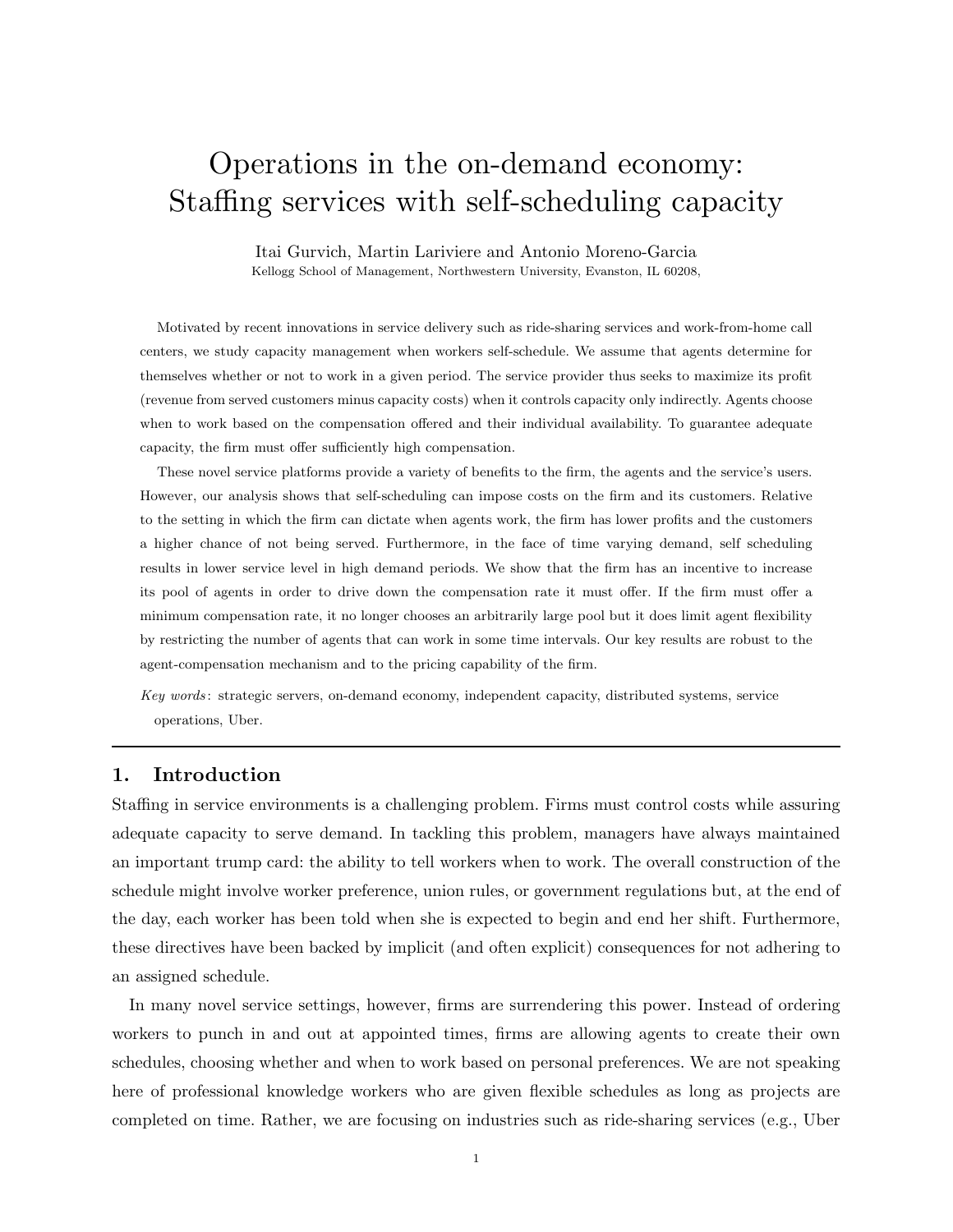and Lyft), work-from-home call centers (e.g., Arise Virtual Solutions and LiveOps), or delivery services (e.g., Instacart) which must have capacity available to service demand as it arises.

These service providers have put themselves in a tenuous position. On the one hand, they need to provide their customers with good service. Ride-sharing services, for example, compete against conventional taxis and public transportation in part by emphasizing their availability. In the words on Uber's chief executive, "Uber is ALWAYS a reliable ride." [\(Kalanick 2012\)](#page-17-0). Delivering on these commitments requires capacity; without adequate staffing, these service providers will fail to honor their obligations.

On the other hand, these service providers promise their agents<sup>[1](#page-1-0)</sup> flexibility and cannot simply dictate when they should work. Grocery shopping service Instacart, for example, states that its delivery agents can create their own flexible schedule on its recruiting page.[2](#page-1-1) Work-from-home call center LiveOps makes a similar pitch:

"As a LiveOps independent agent, you can benefit from a highly flexible and rewarding opportunity. ... As an independent contractor providing services to LiveOps' clients, you are your own boss!"[3](#page-1-2)

Flexibility and control of one's schedule are important to agents. In a study of Uber drivers (conducted for Uber), 85% of respondents cited the ability "to have more flexibility in my schedule" as a motivation to drive for the company [\(Hall and Krueger 2015\)](#page-17-1). Additionally, Lyft and Uber have pointed to the fact that drivers set their own schedules in contesting lawsuits on whether drivers should be deemed employees or independent contractors [\(Levine and McBride 2015\)](#page-18-0). Consequently, these firms cannot simply renege on allowing agents to self-schedule. They must instead use incentives schemes to induce the right number of agents to be available at the right time.

A service provider must also assure that its agents have adequate earnings over time. Some of these firms aggressively recruit and compete with each other for agents.[4](#page-1-3) There are blogs that inform about work conditions in competing services.[5](#page-1-4) Firms are consequently rightly concerned when websites ask whether a particular company is a "work-from-home scam"<sup>[6](#page-1-5)</sup> or when former

<span id="page-1-0"></span><sup>&</sup>lt;sup>1</sup> Describing the people serving customers for these firms requires some finesse. Generally, those answering calls or driving customers are not employees. Rather, they are independent contractors whose continued relationship with the service provider is dependent on achieving a minimal level of performance (e.g., an Uber driver rating) over time. We will generally refer to those serving customers as agents.

<span id="page-1-1"></span><sup>2</sup> www.instacart.com/shoppers. Accessed April 17, 2015.

<span id="page-1-2"></span><sup>3</sup> http://join.liveops.com/ Accessed August 28, 2014

<span id="page-1-3"></span><sup>4</sup> http://www.forbes.com/sites/ellenhuet/2014/05/30/how-uber-and-lyft-are-trying-to-kill-each-other/

<span id="page-1-4"></span><sup>5</sup> http://therideshareguy.com/category/lyft-vs-uber/

<span id="page-1-5"></span> $6$  See workathomemoms.about.com/od/callcenterdataentry/a/arise.htm accessed on Aug 28, 2014.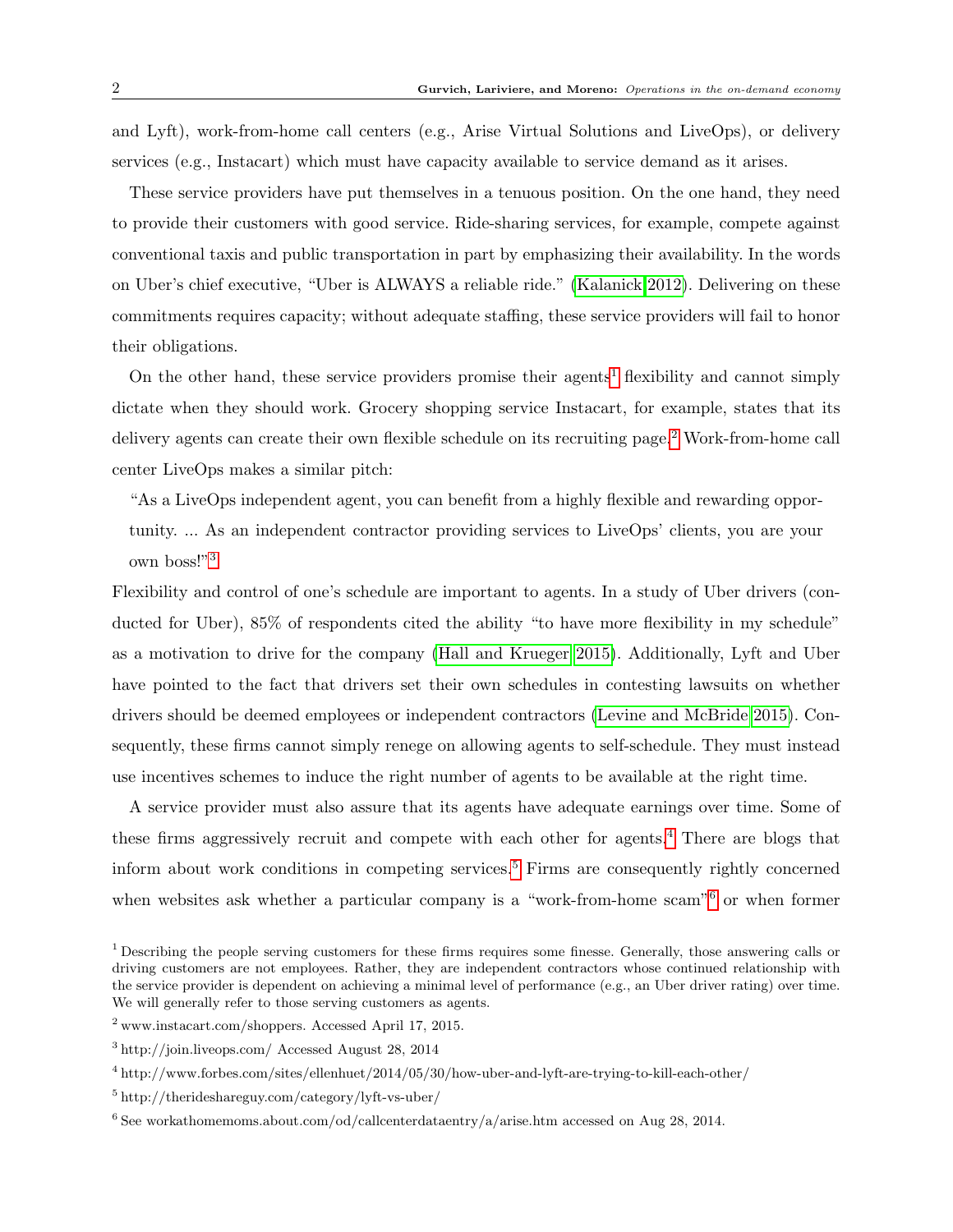agents complain in public forums that a firm is "the worst company ever" offering "below average" pay.[7](#page-2-0)

The provider's problem can thus be understood as managing agent participation on two different time scales. On a longer-term basis (measured in weeks or months), the firm must maintain an adequate pool of eligible agents. In order to keep agents in the pool, the firm must ensure that agents earn enough to make collaborating with the firm an attractive opportunity. On a short-term basis (measured in hours or less), it must attract enough – but not too many – agents for each time interval over some horizon to maximize its profit while achieving a desired service level.

The goal of this paper is to examine how a firm that allows its agents to self schedule solves this problem. We consider a firm that must staff a service system facing time-varying arrivals over a horizon. The firm recruits a pool of agents who in each period choose whether or not to work. A given agent's willingness to work varies with each period as she draws an availability threshold at the start of each period. Thus, given the terms the firm offers, an agent may want to work this morning but then be unavailable this afternoon.

The firm has three control levers at its disposal. First, it can set the **pool size** – that is, how many agents it recruits and qualifies to serve customers. Since training agents takes time, the pool size is set at the start of the horizon and cannot be adjusted based on the demand in a given period. The second lever is the compensation offered to agents who work in a period. This can vary from time period to time period. For most of our analysis, we assume the firm offers a fixed compensation for each time interval (e.g., \$15 per hour). However, we demonstrate that the firm can achieve identical results if it instead used alternative compensation schemes, such as a piece rate, that depend on the number of customers an agent serves. Finally, we allow the firm to impose a cap on the number of agents that are active in a period. That is, we allow the firm to tell an agent she cannot work in a given time interval even though she is willing to do so.

We employ a newsvendor setting and find that the optimal decision is an elegant variant of the classical critical fractile solution. Specifically, suppose that the firm offers agents a wage of  $\eta$  and receives revenue p from successfully serving a customer. Under conventional staffing (i.e., assuming that the firm can order any number of agents to work in a given period), the firm would employ enough agents so that the probability of turning customers away is  $\frac{\eta}{p}$ . The corresponding probability under self-scheduling, however, is  $\frac{\eta}{p} + \frac{F(\eta)}{p f(\eta)}$  $\frac{F(\eta)}{p f(\eta)}$ , where F is a distribution governing agent availability and f its density.

We immediately have that self-scheduling is costly to the firm. The firm chooses a lower staffing level than it would if it could dictate when agents work (assuming the same wages) resulting in lower profits. This in turn is costly to customers who face a higher chance of not being served.

<span id="page-2-0"></span><sup>7</sup> See www.glassdoor.com/Reviews/Employee-Review-LiveOps-RVW2743190.htm accessed on Aug 28, 2014.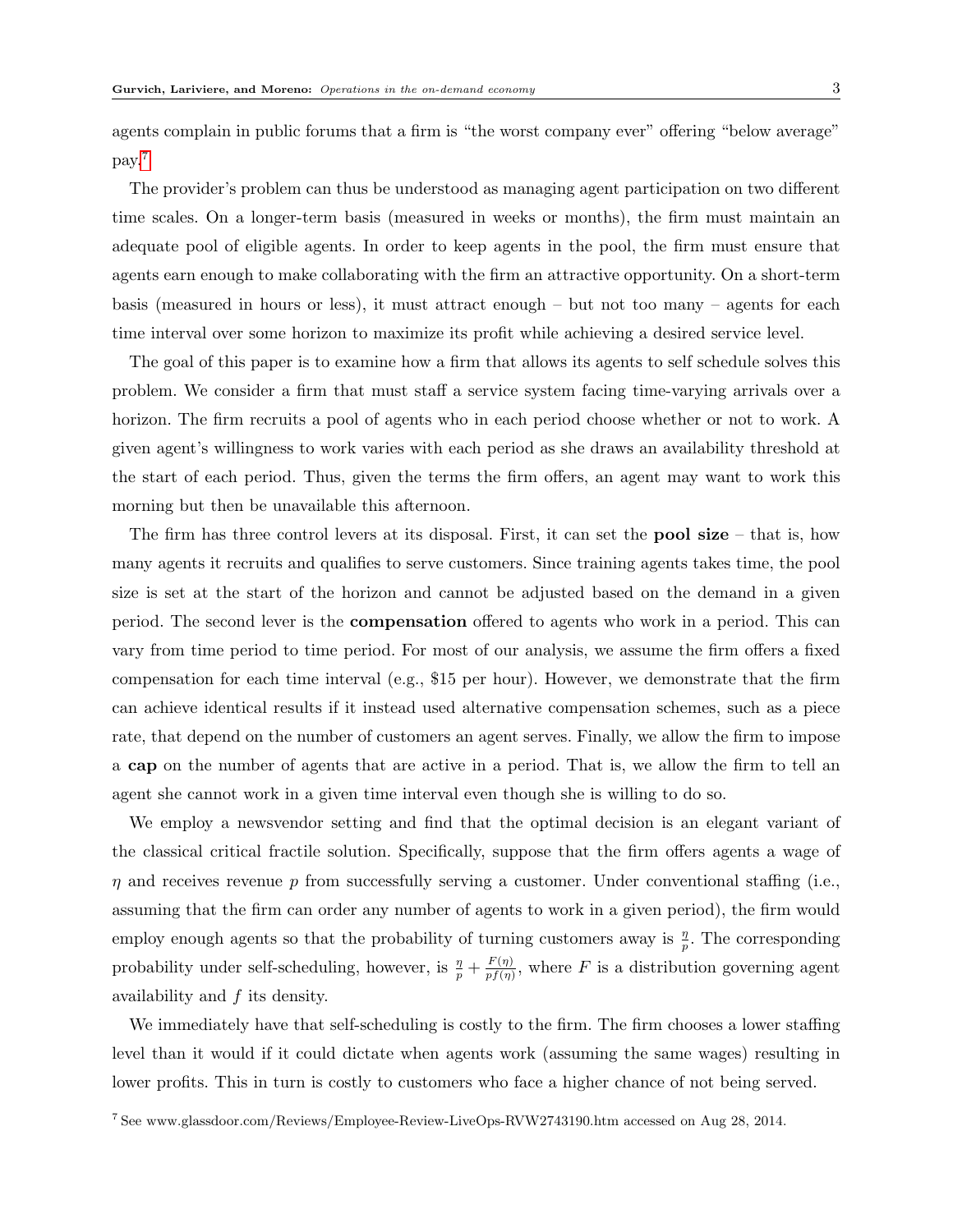Poor customer service is exacerbated when demand varies over the horizon. We consider a horizon with both high and low demand periods (in the sense of having a stochastically larger or smaller demand distribution). The service provider offers agents higher pay in high demand periods and thus makes more capacity available. However, the service level customers see falls.

We also demonstrate the firm needs to use all three control levers – particularly capping the number of active agents – when it must satisfy a nontrivial constraint on agent earnings. Absent an earnings constraint (i.e., when the firm only needs to consider gaining adequate agent participation in each period), the firm has incentive to make its pool of agents as large as possible. It is then able to offer relatively low wages in both high and low demand periods and still induce enough agents to work. Once there is a constraint on agent earnings, however, the firm cannot slash wages. This drives up costs both because it pays more and because that higher pay induces too many agents to work. In particular, low-volume periods will be overstaffed. Capping the number of active agents addresses this problem. Note that this implies that agents must sacrifice some scheduling flexibility in order to guarantee a minimum compensation level.

The necessity of a cap does not go away if one replaces a per-period wage with a piece rate. However, its role changes. Under a per-period wage, a cap keeps the firm from paying for agents it does not want at the prevailing wage. Under a piece rate, the cap keeps excessive competition between agents from diluting agents' earnings.

Our work is related to the literature on principal-agent models (see [Salanie 1997](#page-18-1) and [Laffont](#page-17-2) [and Martimort 2009](#page-17-2) for reviews). Classical principal-agent models focus on hiring an agent to exert effort for the benefit of the principal when the agent's actual effort cannot be observed. The principal must consequently be concerned with both directing the agent's action as well as gaining the agent's participation. Our model does not consider explicit effort in serving customers. In effect, we assume monitoring is sufficient to assure that agents provide the appropriate level of effort. Consequently, our attention is squarely on assuring agent participation.

There has also been some work in the operations literature looking at two-sided markets that match tasks with service providers (e.g., see [Allon et al. 2012](#page-17-3) and [Moreno and Terwiesch 2014\)](#page-18-2). In these papers, individual clients arrive looking to buy a specific service (e.g., coding a smart phone app) that can be carried out by one individual. The question then is how different rules or information structures affect market performance. In our case, the service provider commits to serving customers with homogeneous requests that any available agent can handle. The question is then not how one job gets matched with one agent, but how the firm can assure it has sufficient capacity to meet demand.

To our knowledge there is only one other paper that explicitly deals with self-scheduling agents. [Ibrahim and Arifoglu](#page-17-4) [\(2015\)](#page-17-4) consider a firm facing a two-period staffing problem. Each agent prefers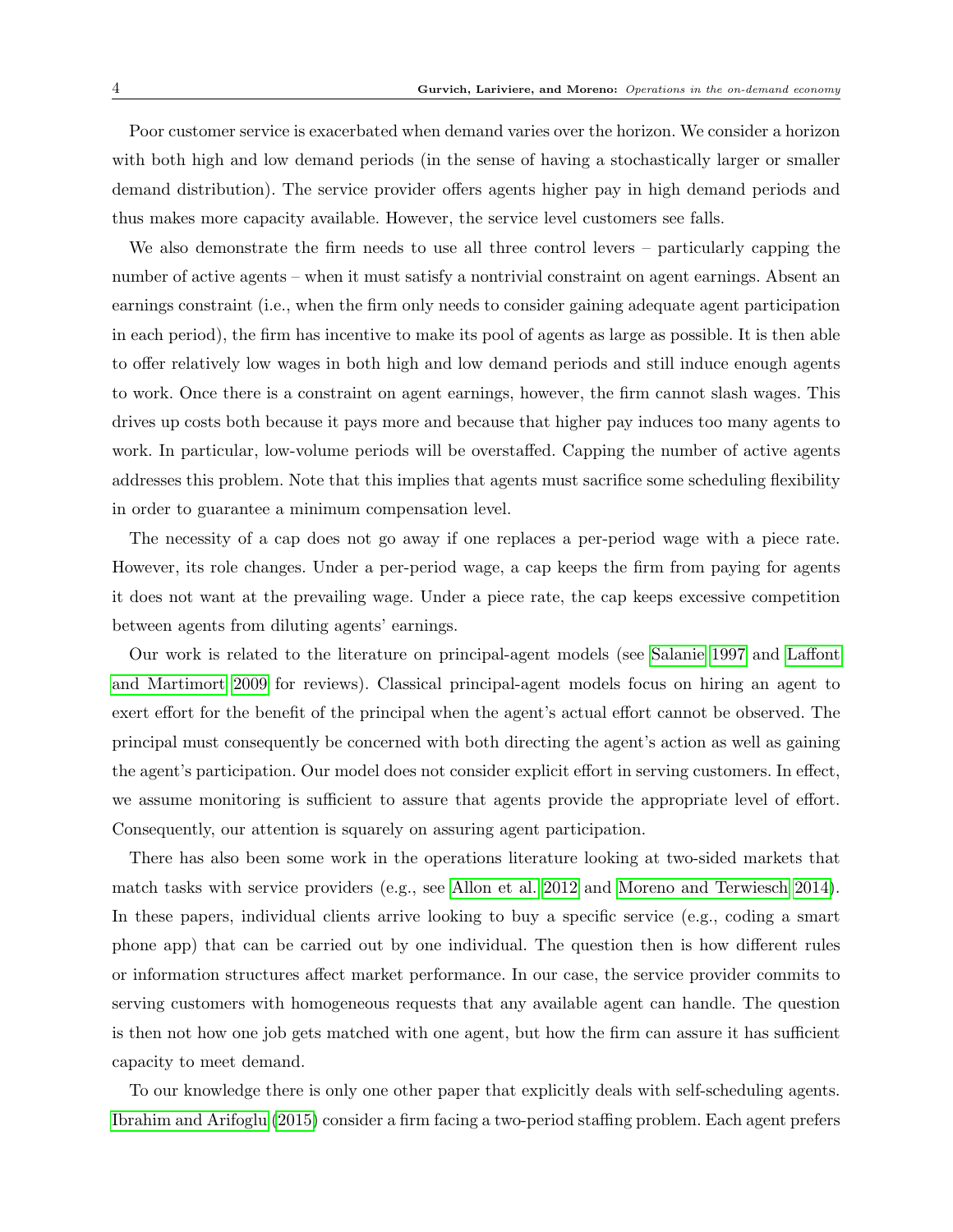one period over the other but each is certain to work in some period. The firm must then decide how many agents to induce to work in each period given a queuing structure with abandonments. We consider an arbitrary number of periods and our model manipulates agent availability as opposed to preferences for specific periods.

## 2. Model

We consider a service provider selling to customers over a horizon composed of T time intervals. In period t (for  $1 \le t \le T$ ), the firm's revenue is determined by the number of available agents and market conditions. Let  $A_t$  denote the number of agents available in period t and  $\mathbf{A} = (A_1, \ldots, A_T)$ . We assume that each agent can serve one customer per period making the firm's staffing level equivalent to its capacity. We assume that market conditions in period  $t$  are captured by a probability distribution  $G_t$ . That is, the actual demand in period t,  $D_t$ , is drawn from  $G_t$ . One expects, for example,  $G_t$  to exhibit day of the week or time of day seasonality (e.g., demand for ride sharing services is highest at rush hour). Let  $\mathbf{G} = (G_1, \ldots, G_T)$ .

Let  $R_t(A_t, G_t)$  denote the firm's revenue in a period with  $A_t$  available agents and market conditions  $G_t$ . Then,

$$
R(A_t, G_t) = pS_t(A_t) = p\left(\int_0^{A_t} x g_t(x) dx + A_t \bar{G}_t(A_t)\right),
$$
\n(1)

where g is the density of G, which we assume to be strictly positive, and  $\overline{G} = 1 - G$ . Note that  $S_t(A_t)$  represents expected unit sales in period t given staffing level  $A_t$ . Note that the retail price p is fixed over the horizon. In  $\S 4$ , we allow the firm to choose p. The firm's revenue over the horizon is  $R_T (\mathbf{A}, \mathbf{G}) = \sum_{t=1}^T R_t (A_t, G_t)$ .

We assume that the firm pays agents  $\eta_t$  for being available in period t. For now, we assume that compensation is implemented through a per-interval compensation (e.g., paying \$15 per hour). We discuss alternative compensation schemes in  $\S 4$ . The firms profit at period t is then given by

$$
\Pi(A_t, G_t) = R(A_t, G_t) - \eta_t A_t,
$$

and its profit over the horizon by  $\Pi_T(\mathbf{A}, \mathbf{G}) = \sum_{t=1}^T \Pi(A_t, G_t)$ 

Given  $\eta$ , the firm would like to use staffing levels  $\mathbf{A}^*$  that maximize  $\Pi_T$  and schedule  $A_t^*$  agents to be available in period t. However, under self scheduling it cannot directly order  $A_t$  agents to work. Instead it must offer sufficient compensation to induce that many agents to choose to work. We suppose that the firm has a pool of  $N$  qualified agents. Interpret  $N$  as the number of agents that are affiliated with (or belong to) the network of a firm, who have been trained to serve customers. In the case of a ride sharing service such as Uber, the pool would consist of all drivers in a geographic area that have been through the firm's review process. Thus,  $N$  is the maximum number of agents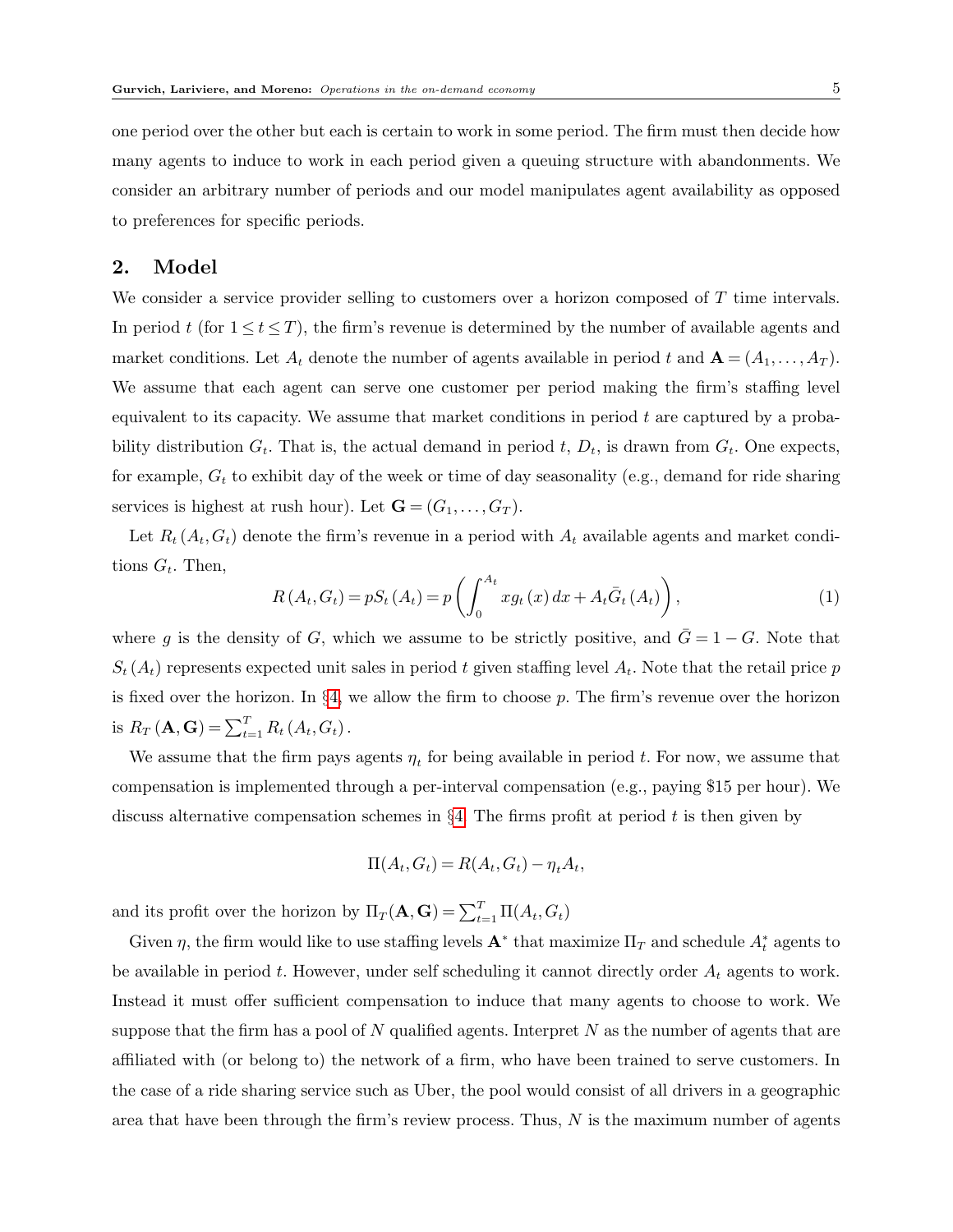that could potentially work in a given period. However, it is not the case that all pool members will work; some may find the firm's offered compensation in that period to be insufficient.

We model variation in agents' availability to work by assuming that each agent has an *availability* threshold for each period. An agent may thus be available for work this morning because they have drawn a low threshold but be unavailable this afternoon or tomorrow morning because they have drawn a significantly higher threshold. More formally, each agent draws an availability threshold  $\tau$ from a distribution  $F$  at the start of each period. Agents are assumed to be statistically identical and independent of each other. The distribution does not vary over time, and a given agent's draw for period t is independent of her draw for any other period. We consider having  $F$  depend on the time period in §[4.](#page-10-0) We assume that  $F$  is continuous with a strictly positive density  $f$  on a support  $(0, \Phi)$ . Let  $F(\tau) = 1 - F(\tau)$ . We assume that F is log-concave, a condition that holds for many common distributions (see [Bergstrom and Bagnoli 2005\)](#page-17-5).

Agents are risk neutral and seek to maximize their earnings subject to only working in periods in which they expect to earn more than the availability threshold they have drawn for that period. Thus, an agent with realized availability threshold  $\tau$  in period t makes herself available to work if the firm offers compensation  $\eta_t$  greater than  $\tau$ . The total number of agents *interested* in working in period t is then  $NF(\eta_t)$ . Note that we are implicitly appealing to the law of large numbers by assuming that the pool of qualified agents is sufficiently large that working with average number of available agents is a reasonable approximation of the actual number of available agents.

The firm's problem is then to maximize  $\Pi_T(\mathbf{A}, \mathbf{G})$  by manipulating its available control levers. We consider three. The first is the pool size  $N$ . Since training agents takes time, this decision must be made up front. The pool size is thus constant over the horizon. The second variable is the agent compensation which is allowed to vary from period to period. Finally, the firm may impose a cap  $K_t$  on the number agents allowed to work in period t. If, under the offered compensation, the number of interested agents,  $NF(\eta_t)$ , exceeds the number the firm wants, it can choose to limit access only to the number it needs. With a cap  $K_t$ , the staffing level is  $A_t = NF(\eta_t) \wedge K_t$ . Allowing the possibility of an access cap requires some assumption regarding how the firm chooses from among interested agents. We will assume *random rationing*: the agents who work in an interval are chosen randomly from amongst those that are interested.[8](#page-5-0)

To this basic problem we can add a constraint related to agent welfare. As discussed in the introduction, firms have an interest in assuring that they are seen as providing good opportunities for workers. We model this by imposing a constraint on the agents' compensation. We consider a per-period earnings constraint that requires  $\eta_t \geq \beta$  for all  $t = 1, \ldots, T$ , i.e., that the compensation

<span id="page-5-0"></span><sup>8</sup> Other rationing mechanisms are possible; for example, [Netessine and Yakubovich](#page-18-3) [\(2012\)](#page-18-3) discuss several settings in which better workers are given priority.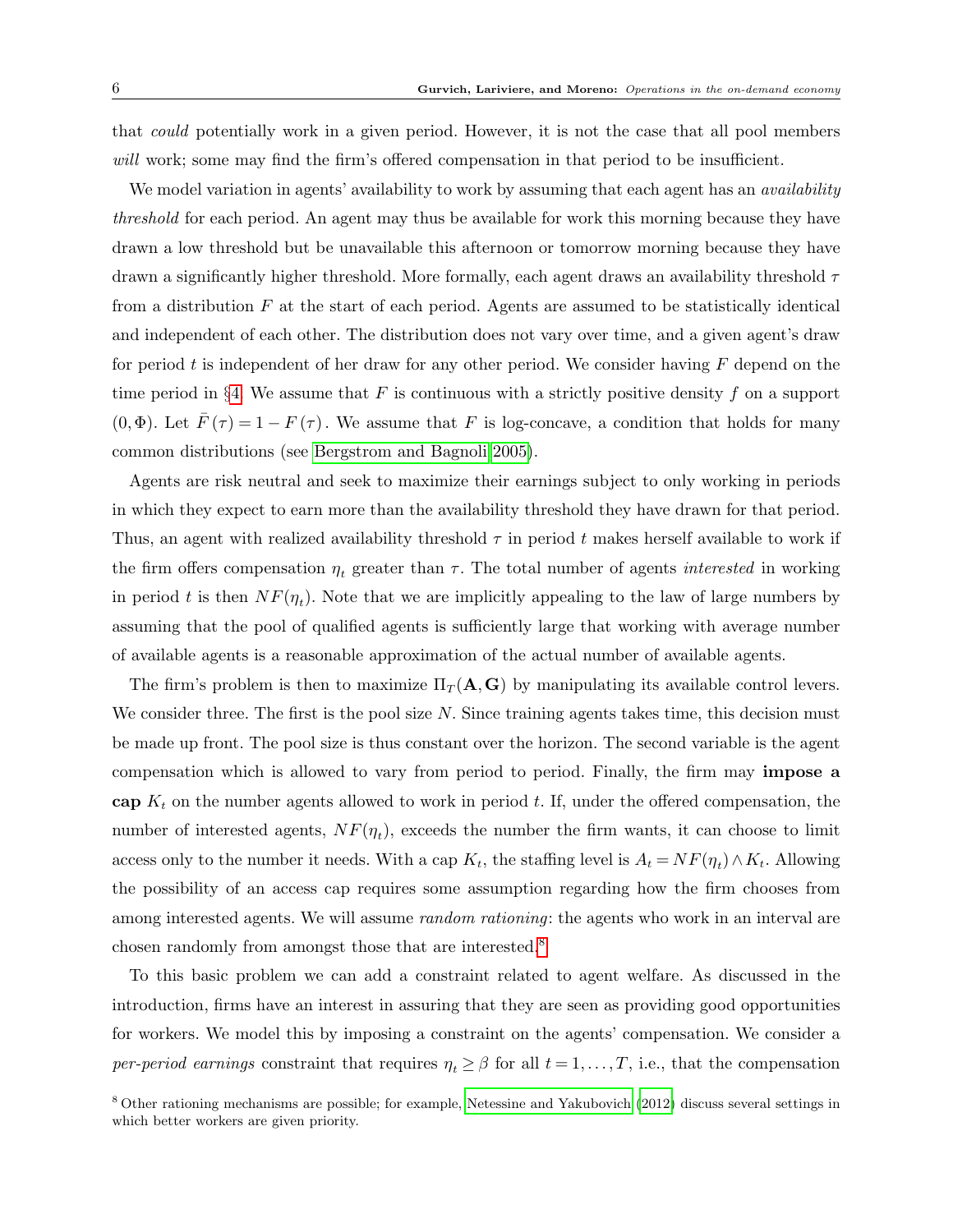offered on each interval exceeds a certain value. In a setting with a long repetitive horizon (as in virtual call centers where consecutive weeks are similar), this is equivalent to requiring that agents get sufficient earnings on any "type" of interval on which they work. If  $\beta \equiv 0$  the firm faces no earnings constraints.

Given these considerations, we can write the general form of the firm's optimization problem as

$$
\max_{\eta, N, K} \Pi_T(\mathbf{A}, \mathbf{G})
$$
  
s.t.  $A_t = NF(\eta_t) \land K_t, t = 1, ..., T,$  (Participation)  
 $\eta_t \ge \beta, t = 1, ..., T.$  (Earning)

## 3. Analysis

In this section we establish the following three key results:

(i) Theorem [1:](#page-7-0) Participation is costly to both firm and customers. Relative to a setting where it can summon the necessary agents for a "industry standard" market wage, the firm is going to have a smaller profit, staff with fewer agents and, in turn, provide a lower service level.

(ii) Theorem [2:](#page-9-0) Agents are better off in high demand periods (their compensation is higher) but customers are worse off (their service level is lower).

(iii) Theorem [3:](#page-10-1) In the presence of earnings constraints, the firm must use all of the tools in its toolbox. To maximize its profit, it is necessary for the firm to cap access in low demand periods but not necessarily in high demand period. Thus, an earnings guarantee comes at a cost to agents – their flexibility to self-schedule will be compromised.

We will further show that these findings are robust to whether the firm pays a per-period wage or a piece rate. However, the role of the cap changes between these settings; see §[4.](#page-10-0)

## 3.1. The cost of self scheduling

To begin, we assume that customer arrivals are identically distributed in each period, i.e.,  $G_t \equiv$ G, and hence drop the dependence on the time period from the notation. We first optimize the compensation level assuming that the pool size is ample, that the firm does not consider earnings constraints (i.e.,  $\beta = 0$ ), and that no access caps are used.

The firm then maximizes  $R(A, G) - \eta A$  where

<span id="page-6-1"></span>
$$
R(A, G) = pS(A) = p\left(\int_0^A xg(x) dx + A\bar{G}(A)\right),\tag{2}
$$

The following lemma is immediately derived from the first-order condition.

**Lemma 1** The unique optimal compensation level  $\eta^*$  satisfies

<span id="page-6-0"></span>
$$
G\left(NF(\eta^*)\right) = 1 - \frac{\eta^* + \frac{F(\eta^*)}{f(\eta^*)}}{p}.\tag{3}
$$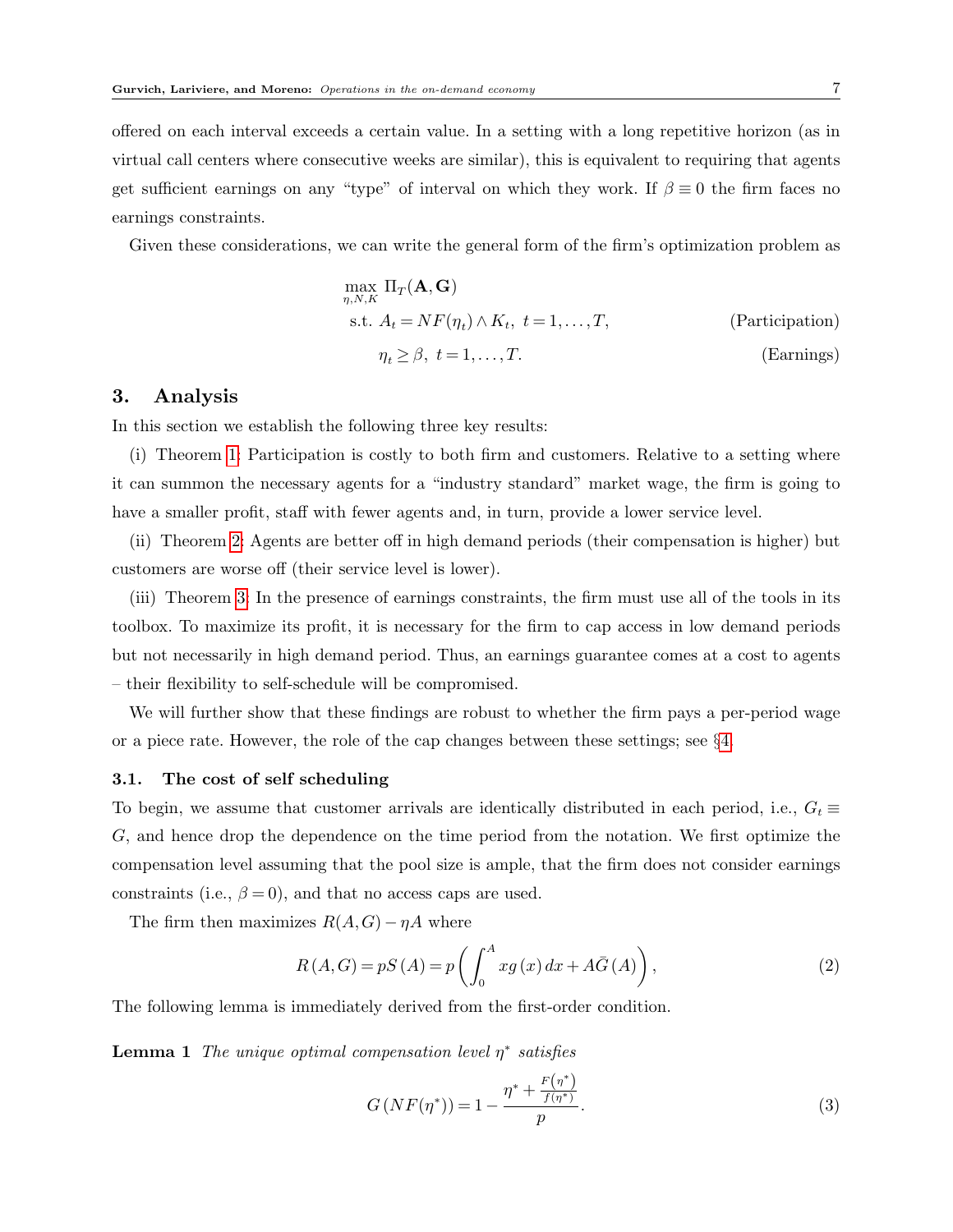The uniqueness of  $\eta^*$  follows from the logconcavity of F, which implies that the reversed hazard rate  $\frac{f(\eta^*)}{F(\eta^*)}$  $\frac{f(\eta^*)}{F(\eta^*)}$  is monotonically decreasing. In the mechanism design literature,  $\eta^* + \frac{F(\eta^*)}{f(\eta^*)}$  $\frac{f(\eta)}{f(\eta^*)}$  is known as the virtual cost. That is, the decision maker acts as if her marginal cost is  $\eta^* + \frac{F(\eta^*)}{f(\eta^*)}$  $\frac{f(\eta)}{f(\eta^*)}$  even though she pays agents only  $\eta^*$ .

It is instructive to contrast how many agents the firm induces to work under self scheduling to the number it would order to work in a natural benchmark problem. Specifically we take as a benchmark a staffing problem in which the firm can order any number of agents to work at given rate  $\eta$ :

$$
\Pi^*(\eta) := \max_A \ pS(A) - \eta A,
$$

which has the solution  $A(\eta)$  given by

<span id="page-7-1"></span>
$$
G(A(\eta)) = 1 - \frac{\eta}{p}.\tag{4}
$$

The following theorem shows that self-scheduling (specifically, the participation constraints) reduces the staffing (hence service level) as well as the firm's profit. (All proofs appear in the appendix.)

<span id="page-7-0"></span>**Theorem 1** For any given  $N \geq 0$ , the participation constraint decreases the firm's staffing level and profit, i.e.,  $NF(\eta^*) \leq A(\eta^*)$  and  $\Pi(NF(\eta^*), G) \leq \Pi(A(\eta^*), G)$ .

We thus have a clear statement that self-scheduling is costly to the firm. It ends up with fewer agents (and thus less revenue) than it would want to have at the compensation rate  $\eta^*$ . Intuitively, the benchmark newsvendor analysis holds the cost of capacity constant, so increasing the number of agents does not increase the cost of capacity that the firm already has. Under self scheduling, increasing the compensation rate to draw in more agents means paying more for the agents that were willing to work at a lower rate. Customers also pay a price as they have a greater chance of not receiving service if the firm opts for self scheduling.

The extent of the difference in outcomes between the self-scheduling setting and the benchmark newsvendor depends on problem parameters. We next consider how the pool size, the retail price and the distribution of the agent's availability threshold affect the firm's actions. To this end, we write  $\eta_F^*$  to capture explicitly the dependence of the optimal agent compensation on the availability threshold distribution.

<span id="page-7-2"></span>**Lemma 2** The firm's profit increases as either  $N$  increases,  $p$  increases, or the availability threshold distribution decreases in the reversed hazard rate order: i.e.,  $\Pi(NF_1(\eta_{F_1,N}^*), G) \ge$  $\Pi(NF_2(\eta_{F_2,N}^*), G)$  given  $F_1$  and  $F_2$  if

$$
\frac{f_1(\tau)}{F_1(\tau)} \leq \frac{f_2(\tau)}{F_2(\tau)}.
$$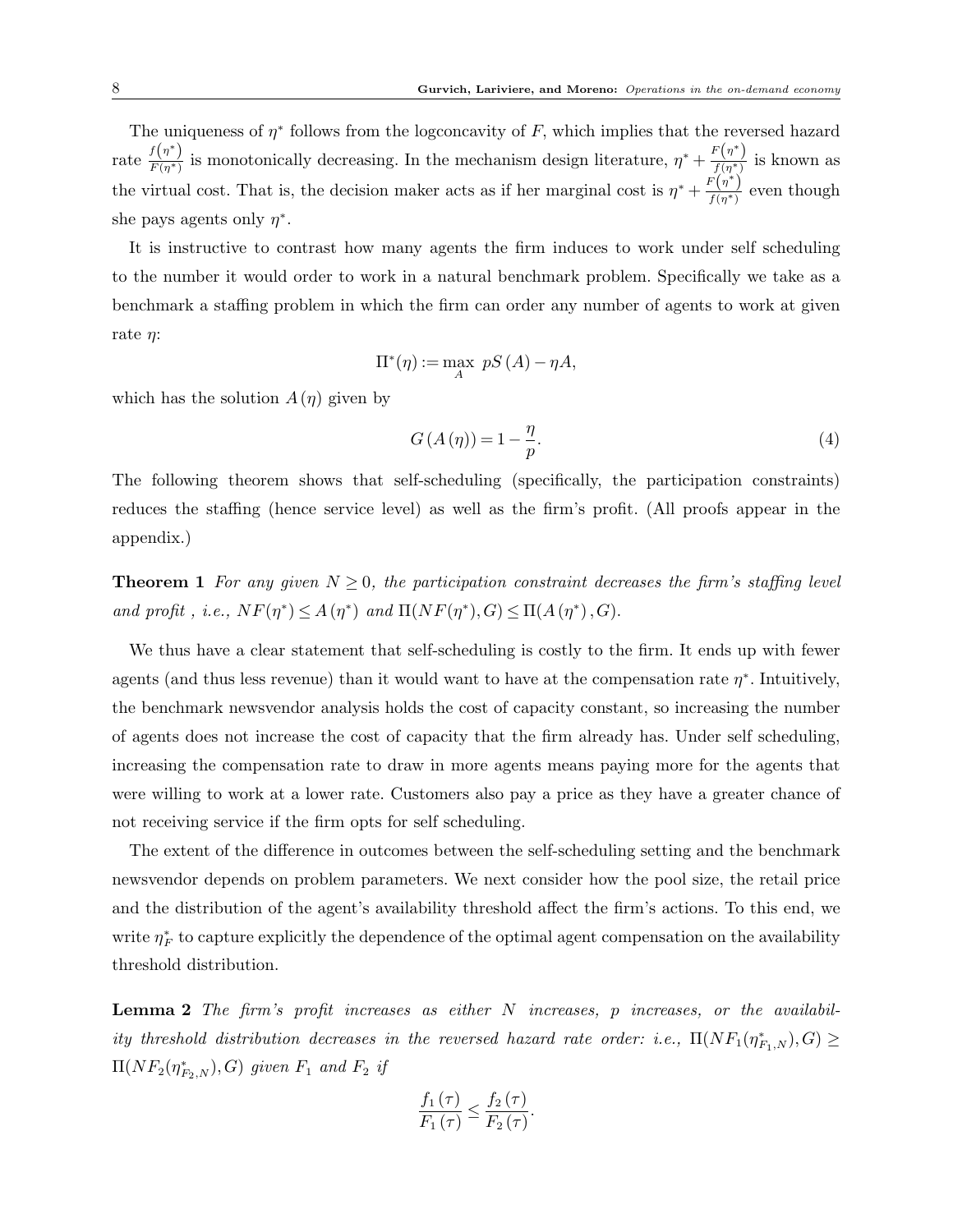The compensation rate for agents decreases as either N increases or the availability threshold distribution decreases in the reversed hazard rate order. Agent compensation increases as p increases. Finally, the service level increases as either N or p increase.

A large pool promises more agents with low availability thresholds, which allows for a lower payment to agents. Additionally, since  $\frac{F(\eta)}{f(\eta)}$  is increasing in  $\eta$ , (so that it decreases as  $\eta$  decreases) we also have that the gap in the service level offered by a firm allowing self-scheduling and one solving the benchmark newsvendor problem also falls. Consequently, while self scheduling is less profitable, a self-scheduling firm sacrifices little when it has a large pool of agents.

Holding the pool size fixed, a smaller distribution of availability thresholds means that a greater fraction of the pool is available at any compensation rate, which increases the firm's profit. As the retail price increases, agent compensation also increases. However, these gains are not so large that they result in a lower firm profit. Also, customers who pay more may reasonably expect better service.

Notice that Lemma 1 makes no claim about the dependence of the service level on the threshold distribution. This is because a clear statement cannot be made as Figure [1](#page-8-0) illustrates. Demand is uniform over  $[0, 100]$  while the availability threshold is one of two power function distributions,  $F_1(x) = x$  for  $0 < x < 1$  or  $F_2(x) = x^2$  for  $0 < x < 1$ . Note that  $F_2$  is larger than  $F_1$  in the reverse hazard rate ordering. The left-hand panel of Figure [1](#page-8-0) shows that, as stated in Lemma [1,](#page-7-0) the offered compensation falls as either the pool size increases or the availability distribution decreases (from  $F_2$  to  $F_1$ ). The right hand panel shows, however, that the lower compensation rate under a smaller distribution does not necessarily translate to a higher service level. For smaller pool sizes, customers see a higher service level when agents have the larger availability threshold distribution  $F_2$ . This relationship is reversed when the pool size is large. Intuitively, two countervailing forces are at

<span id="page-8-0"></span>

Figure 1: The impact of pool size and availability threshold distribution on agent compensation (left-hand panel) and service level (right-hand panel)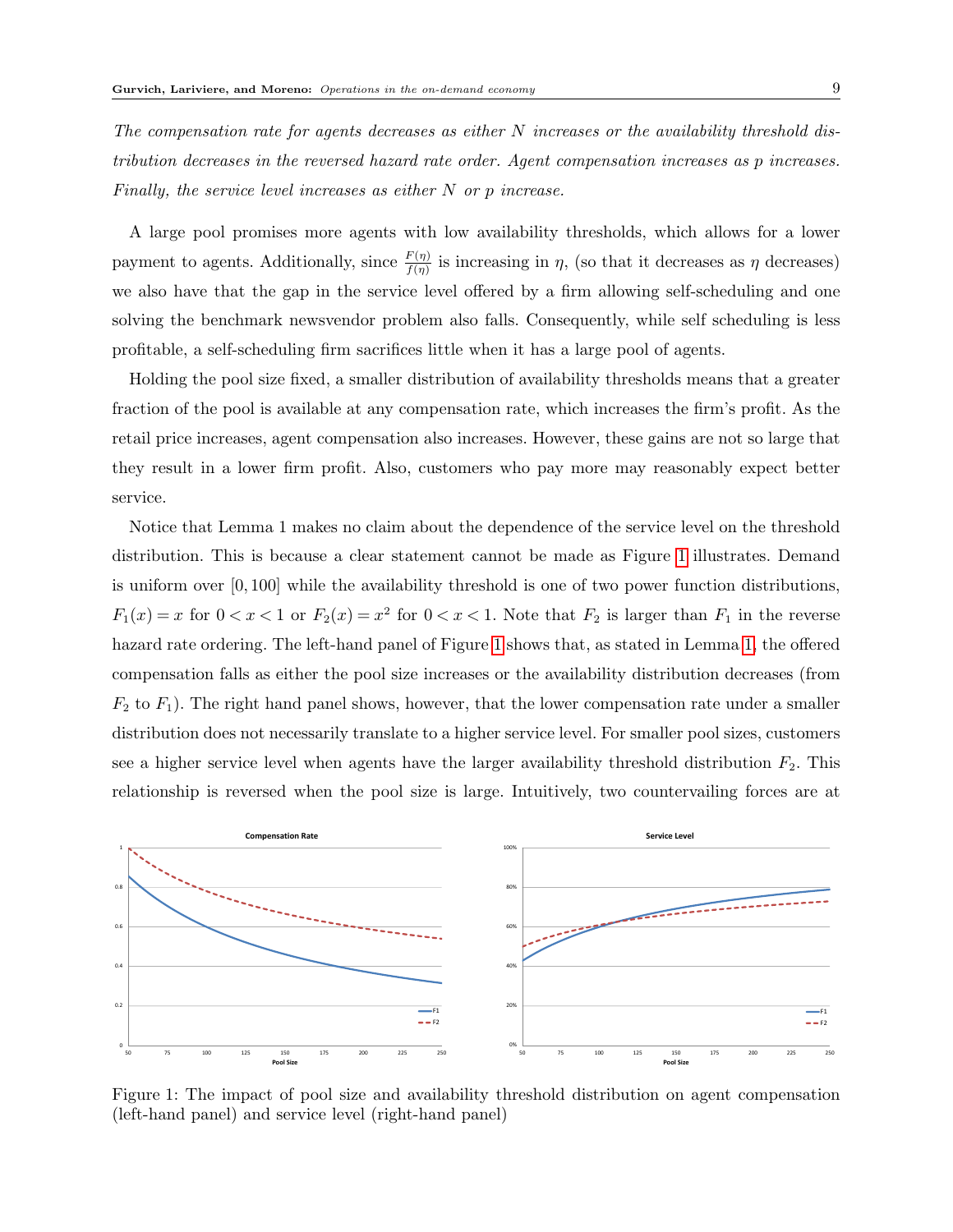play. On the one hand, a smaller threshold distribution means that more agents will be willing to work for any value of  $\eta$ , which favors a higher service level. On the other, a smaller threshold distribution means that the firm faces a higher virtual cost for any value of  $\eta$ , which argues for a lower service level. Larger pool sizes amplifies the former effect causing it to be the dominating force as the number of agents grows.

#### 3.2. The role of an earnings constraint

To this point, we have ignored any constraint on agent earnings. We now consider the impact of such a constraint. First, it is obvious that if  $\eta^*$ , for a given N, is greater than  $\beta$  (where  $\eta^*$  is determined by [\(3\)](#page-6-0)), the earnings constraint is not binding and the firm can use  $\eta^*$ . If  $\eta^* < \beta$ , the firm optimally sets the compensation per interval at  $\beta$  and gets  $NF(\beta)$  interested agents. The following is a characterization of the firm's optimal decision.

<span id="page-9-1"></span>**Lemma 3** The optimal solution with earnings constraints has  $\eta^* = \beta$  and  $N^* = \bar{G}^{-1}(\beta/p)/F(\beta)$ . For all values of  $N \neq N^*$  such that  $\eta_N^* < \beta$ , the firm can strictly increase its profit by setting a cap and the optimal cap is set at  $A(\beta)$ .

Given a large enough pool, an earnings constraint eliminates any difference between self scheduling and the benchmark problem. If  $N \geq N^*$ , the self-scheduling firm is able to attract all the agents it wants at compensation  $\beta$  – just as we assumed in our benchmark problem. Hence, its staffing level and profit are the same as under the benchmark problem.

## 3.3. Time-varying demand

Note that when the firm is allowed to choose the optimal pool size  $N^*$ , capping the number of agents that work is not necessary if demand does not vary. The cap is important when we move to a time-varying environment as we now show. Suppose that there are two types of intervals (low and high) with respective demand distributions  $G_l$  and  $G_h$ , such that  $G_h$  is stochastically greater than  $G_l$  in the sense of first order stochastic dominance. Let us assume that there are  $T_l$  intervals of low demand and  $T_h$  of high demand. The firm thus faces the problem of maximizing

$$
\Pi_T(\mathbf{A},\mathbf{G}):=p\left(T_lS_l(A_l)+T_hS_h(A_h)\right)-(\eta_lT_lA_l+\eta_hT_hA_h),
$$

where  $S_i$   $(i = l, h)$  is as in [\(2\)](#page-6-1) with G replaced by  $G_i$ . Let  $\eta_{i,N}^*$  be the solution to [\(3\)](#page-6-0) when the demand distribution is  $G_i$ ,  $i = l, h$ , the pool size is N, and  $K = \infty$ . Let  $A_i(\beta) = \overline{G}_i^{-1}(\beta/p)$  be the solution to [\(4\)](#page-7-1) with  $\eta = \beta$  and the demand distribution  $G_i$ ,  $i = l, h$ .

<span id="page-9-0"></span>**Theorem 2** Fix N and suppose that  $\beta = 0$ . Then, the optimal compensation is lower on low demand periods, i.e.,  $\eta_{l,N}^* \leq \eta_{h,N}^*$ , and the staffing level is, consequently, lower. The service level is, however, higher in low demand periods.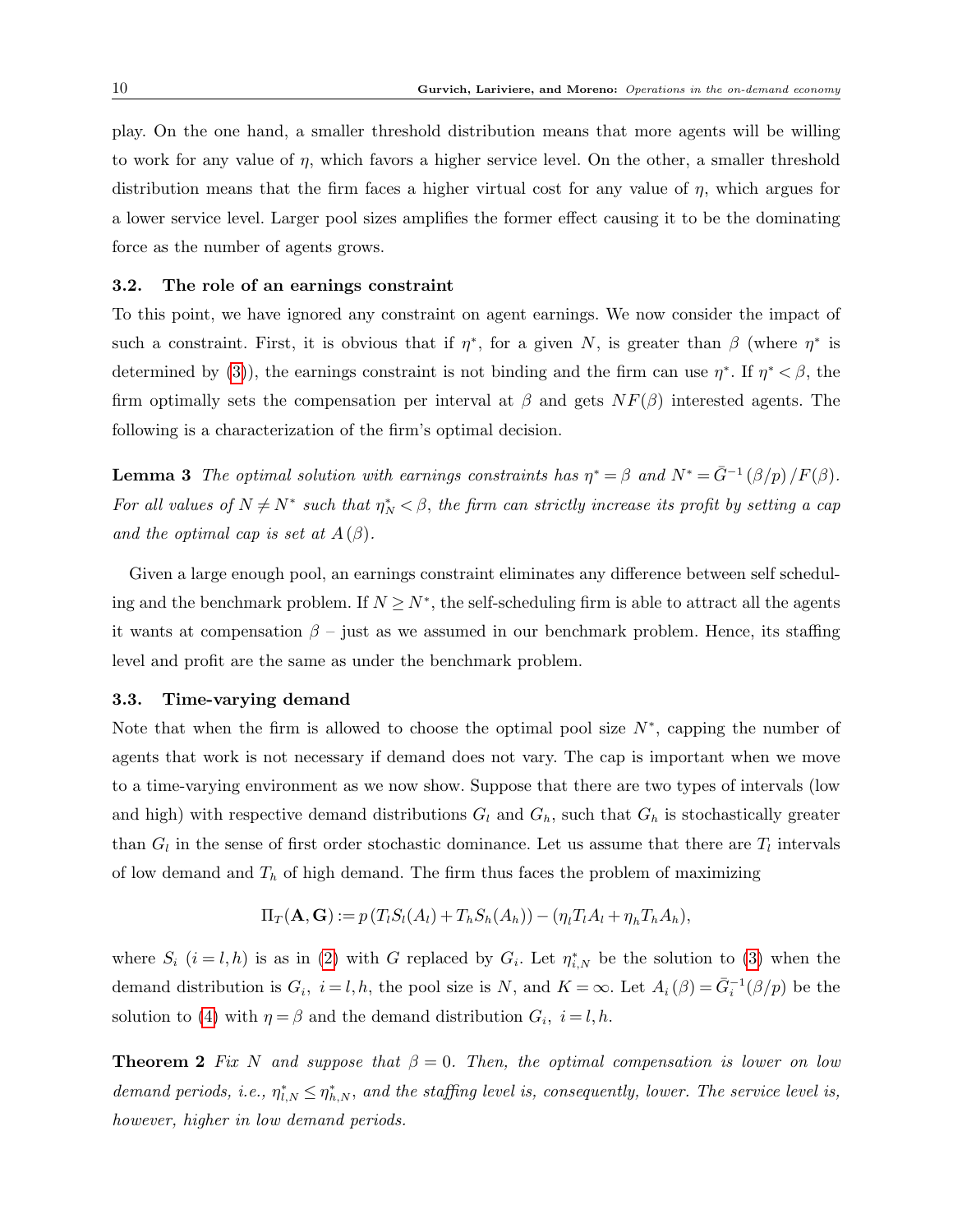<span id="page-10-1"></span>**Theorem 3** Suppose that  $\beta > 0$ . Then, every optimal solution has  $\eta_{l,N}^* = \eta_{h,N}^* = \beta$  and  $N^* \geq$  $A_h(\beta)/F(\beta) = \bar{G}_h^{-1}(\beta/p)/F(\beta)$ . The assigned capacity satisfies  $N^*F(\beta) \wedge K_l^* = A_l(\beta)$  and  $N^*F(\beta) \wedge K_h^* = A_h(\beta)$ . In particular, in every optimal solution, the firm uses a cap  $K_l^* = A_l(\beta)$  in the low demand period.

These theorems offer two important insights. First, the ability to cap the number of active agents is a crucial to controlling the firm's costs when it must guarantee a minimum earning level. Without it, low demand periods would be overstaffed. Second, even with a cap, customers will see worse service in high demand periods unless the firm has a very large agent pool (i.e.,  $N \ge N^*$ ).

Before closing this section, we make a couple of observations. First, we could consider other revenue models than the newsvendor. All that is needed for the insights to persist is that the expected unit sales be increasing and concave in the staffing level. One could, for example, suppose that sales are given by an Erlang loss model in which recruiting more agents results in fewer loss sales.

That said, the newsvendor is applicable in a wide variety of settings. Facing significant uncertainty in call volume, a newsvendor model provides a good approximation for call-center optimization; see e.g. [Bassamboo et al.](#page-17-6) [\(2010\)](#page-17-6). To relate this specifically to our setup, consider a call center with a single group of servers serving a single type of customers with finite patience. If the number of agents is A and the call volume comes from a distribution G. Then,  $S(A)$  provides a good approximation for the number of calls served. The average number of calls that abandon is the expected volume minus those served. If a contract with a client compensates the call center a p for each call served, the call center is optimizing capacity so as to maximize  $pS(A) - \eta A$  just as in our study above. In this way, the self-scheduling newsvendor captures, at least in first order, the challenges faced by a call-center provider such as Arise Virtual Solutions or LiveOps.

## <span id="page-10-0"></span>4. Extensions

We now consider three extensions of our base model: (i) alternative compensation schemes in which agent earnings are tied to the volume of customers served, (ii) a price-dependent newsvendor setting in which the firm sets both agent compensation and the retail price; and (iii) agents that have preferences that vary over the horizon.

## 4.1. Volume-dependent compensation schemes

Thus far the firm, in our model, implemented its policy by paying agents a fixed per-period amount  $\eta^*$ : an agent that signs-up to work Monday 10:00-10:30 gets  $\eta^*$  regardless of the number of customers served. Ride-sharing service such as Lyft and Uber compensate drivers by splitting fares with them. Similarly, call centers like LiveOps and Arise Virtual Solutions use piece-rate compensation or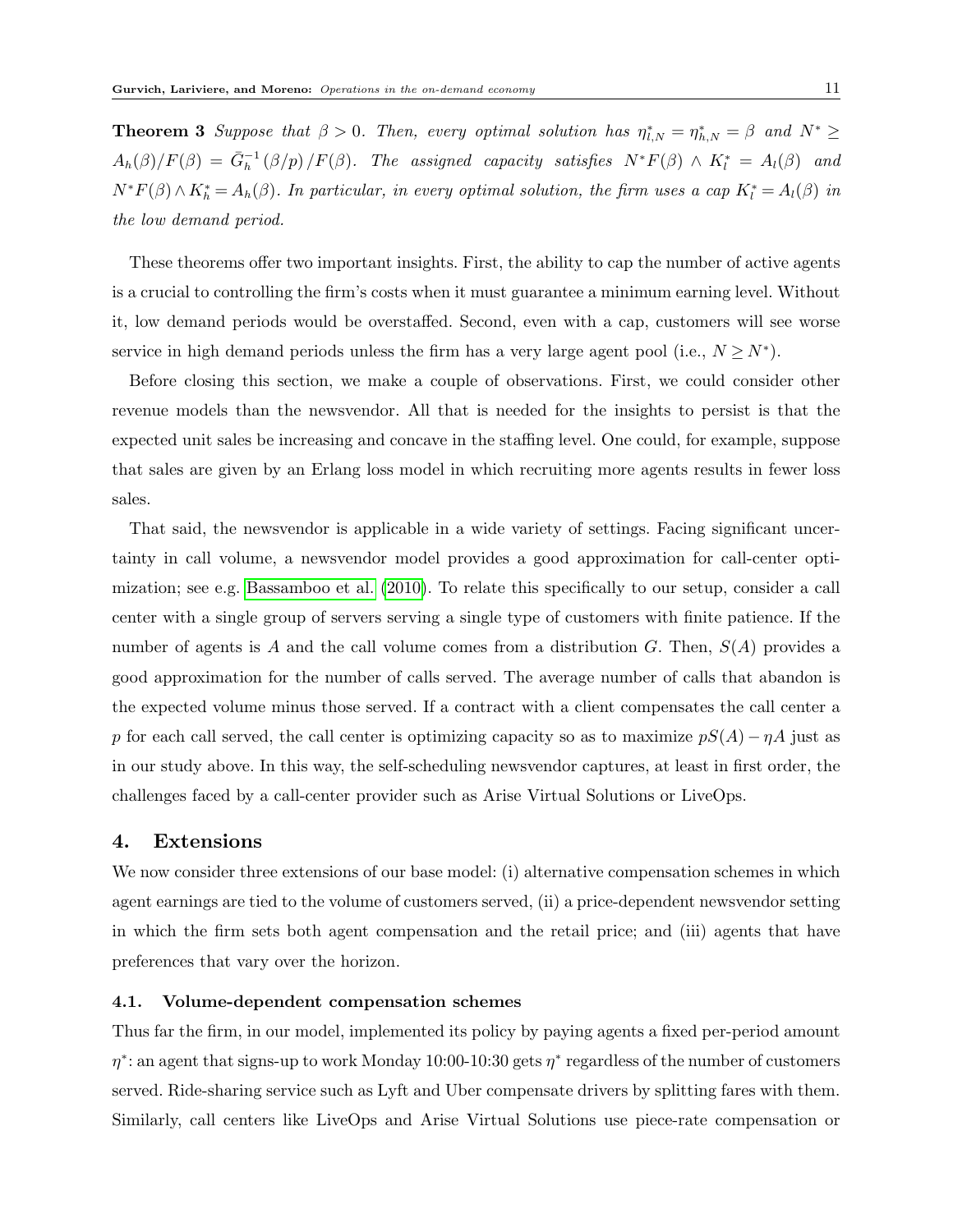some combination of piece rate and a guaranteed per-interval minimum. The firm might reasonably prefer some sort of volume-dependent compensation. For example, a piece rate may address moral hazard issues (that we have left unmodeled) and induce agents to exert more effort. Additionally, a piece rate is easier on a firm's finances since it only pays agents when it has been paid by the client; such a consideration may be important for a nascent firm with limited resources.

Here we show that within our model with risk-neutral agents many reasonable compensation mechanisms are equivalent. Namely, that there exists a translation from one scheme to the other that generates the same outcomes in terms of staffing, service level and firm profit.

In particular, we will focus on *piece-rate* compensation in which an agent earns  $\phi_t$  per completed transaction in period  $t$ . To determine how much an agent earns under such a scheme, we need to know how many transactions she completes. Let  $X_t^j$  denote the number of customers agent j serves in period t. The distribution of  $X_t^j$  depends on a several factors including the number of active agents, the demand distribution  $G_t$ , and how the firm allocates work among agents. If some agents are given higher priority as demand is allocated among working agents, they will earn more money than those with lower priority. Here we assume that jobs are distributed uniformly among the active agents.<sup>[9](#page-11-0)</sup> Thus, if  $x_t$  jobs arrive on interval t and  $A_t$  agents are active, each will receive roughly  $x_t/A_t$  jobs. Since  $x_t$  is random, each agent will receive  $S_t(A_t)/A_t$  where  $S_t(\cdot)$  is as in [\(2\)](#page-6-1) with G replaced by  $G_t$ . An agent's expected earnings in period  $t \mu_t = \phi_t S(A_t)/A_t$  and the number of interested agents is then  $NF(\phi_t S(A_t)/A_t)$ .

Recall that the number of agents interested in working in period t when the firm pays a fixed amount  $\eta_t$  is  $NF(\eta_t)$ . In comparing these values, note that under a fixed rate scheme, an agent can determine whether or not to work by considering only her own availability threshold. Under a piece rate scheme, however, an agent must consider both her threshold and what other agents are doing. We must in this case consider an equilibrium among the agents in which the number of interested agents is equal to the number that join, i.e, that  $NF(\phi_t S_t(A_t)/A_t) = A_t$ .

**Lemma 4** Fix N,  $G_t$ , and  $\phi_t$ . There then exists an equilibrium  $A_t^e$ , characterized by the unique solution to the equation

<span id="page-11-1"></span>
$$
NF\left(\frac{\phi_t S_t(A_t^e)}{A_t^e}\right) = A_t^e. \tag{5}
$$

It is a priori conceivable that this equilibrium structure introduces constraints into the firm's optimization problem or, in other words, that an optimal solution  $(N^*, \eta^*, K^*)$  to the firm's optimization problem is not implementable via a piece rate. The following simple argument is a proof

<span id="page-11-0"></span> $9$  For a setting in which routing is non-uniform see [Stouras et al.](#page-18-4) [\(2013\)](#page-18-4).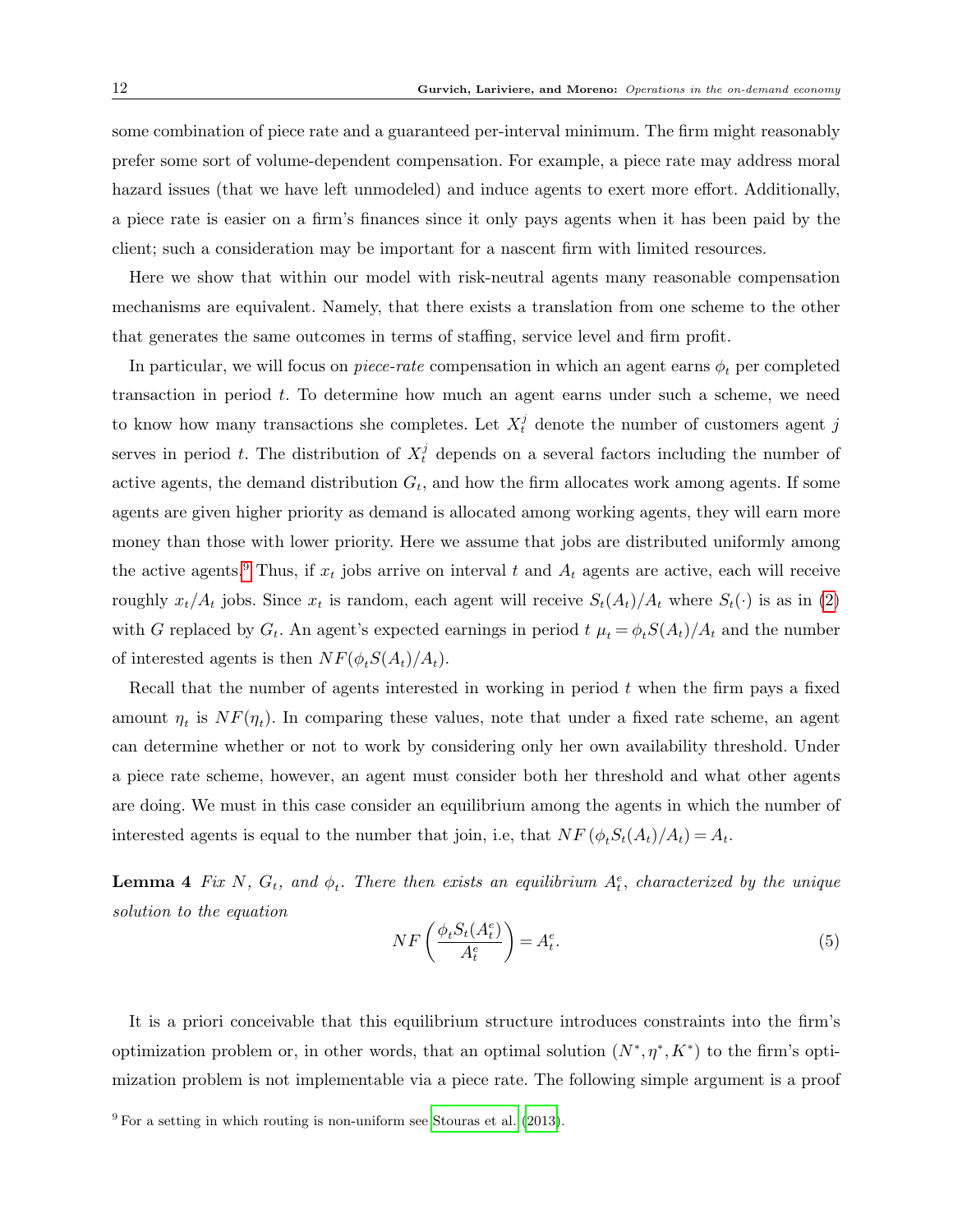to the contrary: the firm can move from per-interval compensation to piece-rate compensation without compromising its profits or customer service level.

Suppose that the firm is using a feasible solution  $(N, \eta, K)$  with  $K_i \geq NF(\eta_i), i = l, h$  (so that access is not really limited). The firm should offer the piece rate  $\phi' = (\phi'_l, \phi'_h)$  such that

$$
NF\left(\frac{\phi_i'S_i(A_i)}{A_i}\right) = A_i,
$$

where  $A_i = NF(\eta_i)$ . Since  $(N, \eta, K)$  is a feasible solution to the firm's problem, it must be that  $N \geq NF(\eta_i) = A_i$  so that the existence of  $\phi'$  follows from the continuity of F. With this choice of  $\phi'$ , the number of agents that sign-up in equilibrium is (using Lemma [4\)](#page-11-1) the unique solution to  $NF(\phi_i'S_i(A_i)/A_i) = A_i$  which must equal  $A_i$  by construction.

If  $(N^*, \eta^*, K^*)$  is an optimal solution to the firm's optimization problem, then the firm can set the piece rate at  $\phi_i^* = \eta_i^* A_i / S_i(A_i)$  where  $A_i = N^* F(\eta_i^*) \wedge K_i^*$ . With this translation, the optimal solution  $(N^*, \eta^*, K^*)$  to the firm's problem with interval compensation is equivalent to the solution  $(N^*,\phi^*,K^*)$  with piece rate compensation: (i) the number of agents interested for each interval is the same (and using the same cap, so is the number of people actually signing-up), (ii) the staffing level is the same and, hence, (iii) the expected firm profits and customer service level are the same.

There are, however, subtle differences between the piece rate and fixed compensation. First, the firm's staffing costs are deterministic under fixed compensation but these costs are variable under a piece rate. Thus a properly chosen piece rate delivers the same expected profit as the optimal fixed interval compensation but the *realized* profit for a given demand outcome differs.

Second, piece rate compensation lessens the impact of increasing the pool size. Under fixed rate compensation, doubling the pool size while holding the compensation rate constant will double the number of interested agents. The response to an increase in the pool size is less elastic when a piece rate is used. If the pool size is doubled while the piece rate is unchanged, the number of interested agents increases but does not double. Competition between agents dissuades some agents with availability thresholds less than  $\phi$  from making themselves available.

Lastly, the cap on the number of active agents plays a different role under a piece rate than under a fixed per-period compensation. Under the latter, the firm's labor costs are fixed with regard to the demand realization. The cap serves to control this fixed cost and prevents the firm from paying for labor on which it would expect an inadequate return. From this perspective, a cap would seem to be unnecessary when the firm moves to a piece rate system. Labor is no longer a fixed cost and unutilized capacity is apparently costless to the firm. That unutilized capacity, however, is costly to the firm. A large number of available agents reduces everyone's expected utilization and expected earnings for a given  $\phi$ . Competition between agents undermines the firm's ability to compensate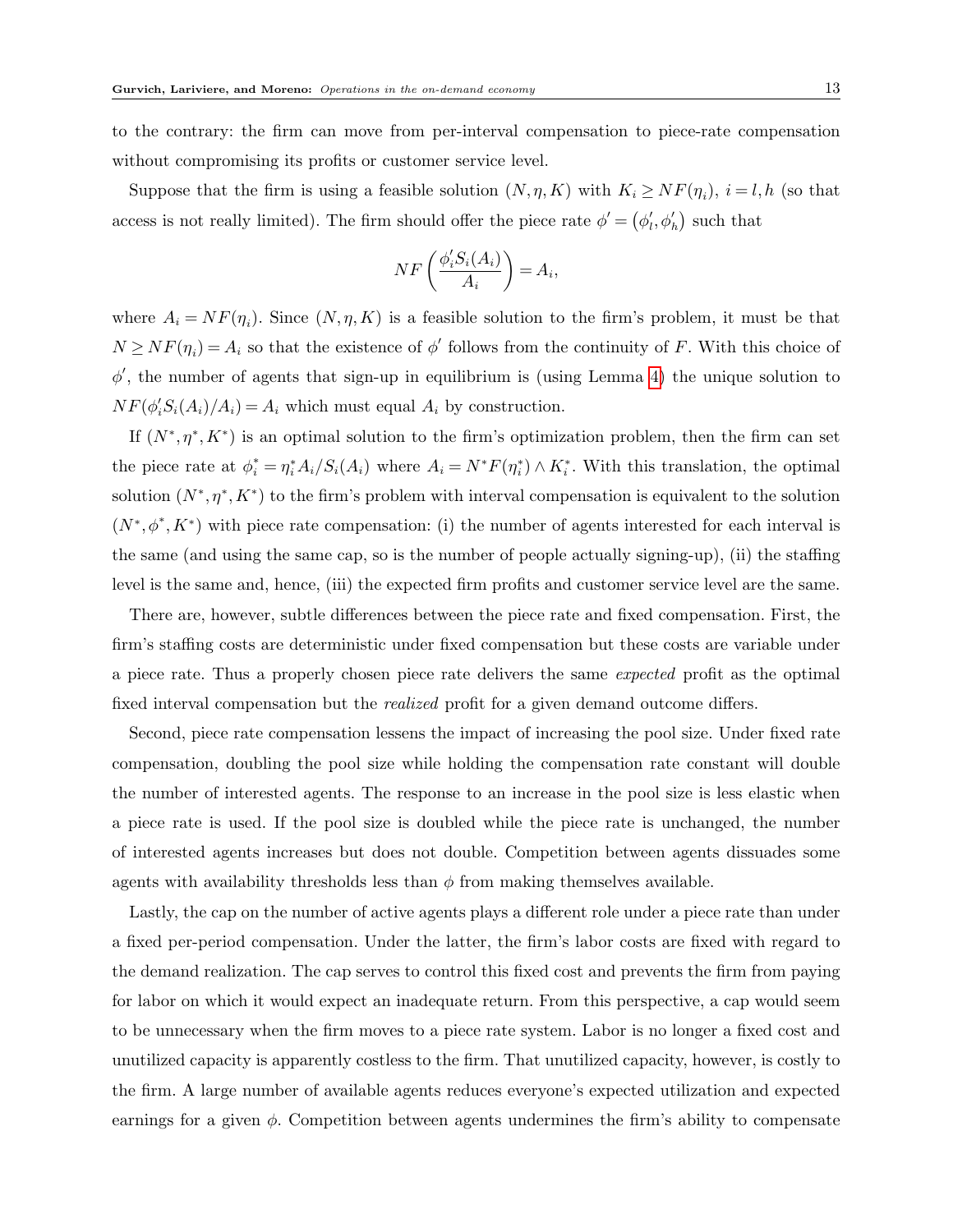agents adequately with a relatively low piece rate. Without a cap, the firm would have to raise the piece rate driving up its cost of serving customers.

Piece rate and fixed compensation are two extremes. Fixed compensation means agents do not face any volume risk while under a piece rate they carry all the risk. A two-part tariff (i.e.,  $\nu_t + \phi_t X_t^j$ ) or a piece rate with a minimum guarantee (i.e.,  $\max\{\kappa_t, \phi_t X_t^j\}$ ) offer intermediate mechanisms. A call center we have worked with pays agents a piece rate with a guaranteed minimum payment level. Uber has also been reported to guarantee an hourly rate at some time periods [\(Kirsner 2014\)](#page-17-7). Given our analysis for piecerate it is not surprise (and, indeed, can be easily shown) that these mechanisms are also equivalent, within our model, to fixed compensation.

## 4.2. Price-dependent newsvendor

Our assumption thus far, that retail price is fixed regardless of whether demand is high or low, is appropriate in some settings (e.g., a work-from-home call centers). Yet, other services (notably ride-sharing firms) raise their prices when demand increases. This calls into question one of our earlier results that customer experience a lower service in high-demand periods. In Theorem [2](#page-9-0) we showed that if the retail price is fixed, an increase in staffing costs results in the firm picking a lower service level. If now the retail price also increases, it is not clear that it is still optimal to let customer service level fall.

To examine these issues, we suppose that demand in a low-volume interval given a retail price p is a random variable  $\xi_p$  with distribution  $G_l(x|p)$  and that  $\xi_p$  becomes smaller in the sense of first order stochastic dominance as p increases. That is,  $G_l(x|p) \leq G_l(x|\hat{p})$  for all x for all  $p \leq \hat{p}$ . Next we assume that demand in a high-volume interval for a given price is  $\theta \xi_p$  for some  $\theta > 1$ . The corresponding demand distribution is then  $G_h(x|p) = G_l\left(\frac{x}{\theta}\right)$  $\frac{x}{\theta} |p\rangle$ . We assume that there is sufficient structure on  $G_l(x|p)$  that the firm has unique, pricing and staffing decisions for both low and high volume periods (see [Petruzzi and Dada 1999\)](#page-18-5).

Letting  $S_i(A, p)$  be expected unit sales in a type  $i \in \{l, h\}$  period given staffing level A and retail price p, one can show that

$$
S_h(A,p) = \theta S_l\left(\frac{A}{\theta},p\right).
$$

Now consider the benchmark problem in which the firm can hire as many agents as it wants at wage  $\eta$  in either period. Let  $\hat{A}_i(\eta)$  and  $\hat{p}_i(\eta)$  be the optimal staffing level and price, respectively, for a type  $i = l, h$  interval. It is straightforward to show that  $\hat{p}_h(\eta) = \hat{p}_l(\eta)$  and  $\hat{A}_h(\eta) = \theta \hat{A}_l(\eta)$ . Thus a firm which manages its staff in a conventional fashion does not employ period-dependent pricing; it sticks with the same retail price and adjusts its staffing level to achieve the same service level in both high and low volume periods.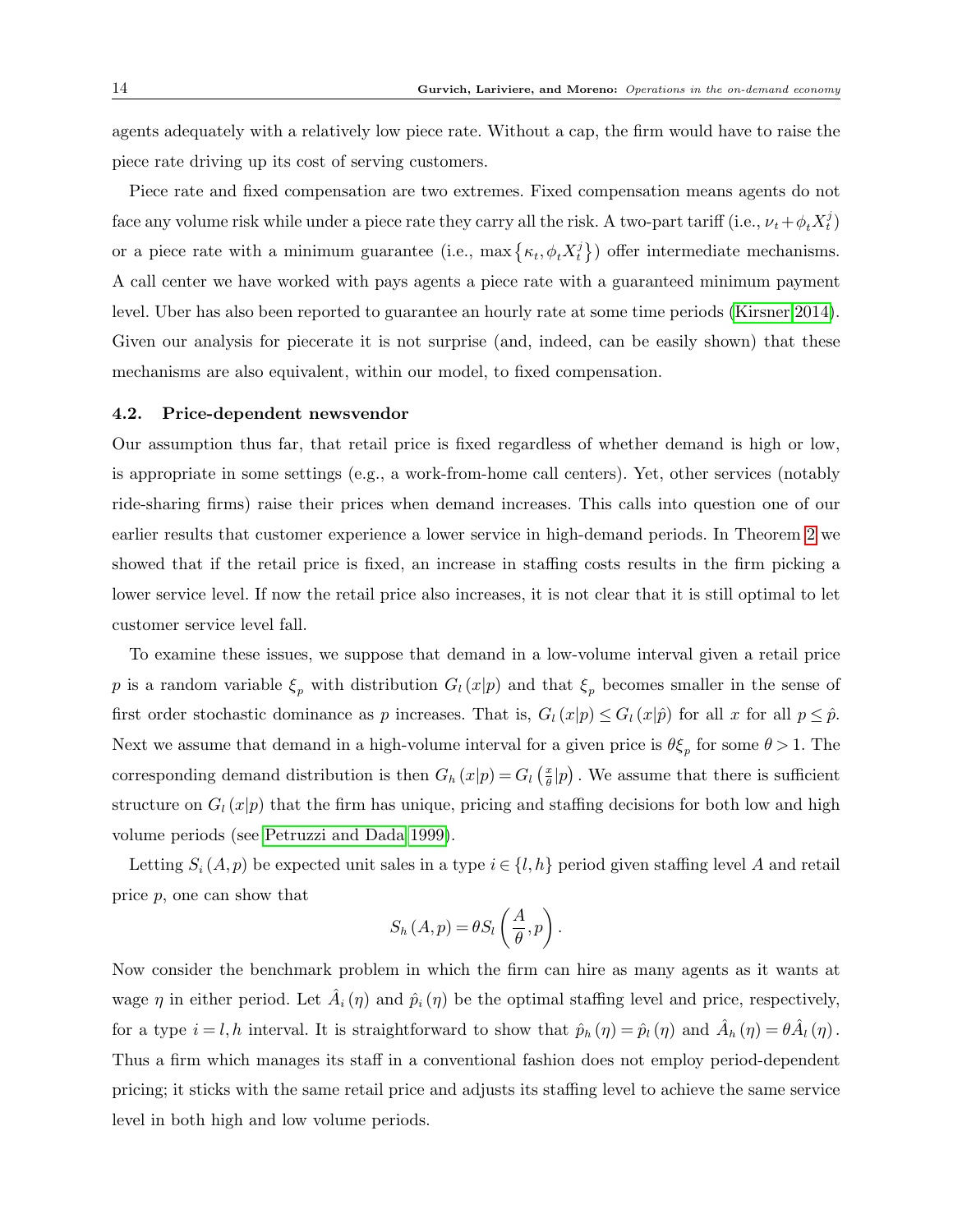The fact that the firm uses surge pricing does not yet tell us how service-level behaves and whether (or not) making the retail price endogenous leads to a departure from Theorem [2.](#page-9-0) To examine how the service level varies with demand under self scheduling, we work with a specific demand distribution. Suppose that  $G_l(x|p) = \frac{x}{D(p)}$  where  $D(p)$  is a non-negative strictly decreasing function. Since demand is uniformly distributed, the expected demand (given a price) p is  $\frac{D(p)}{2}$ . Let  $\varepsilon(p) = -\frac{pD'(p)}{D(p)}$  $\frac{D'(p)}{D(p)}$  be the elasticity of expected demand. We assume that  $\varepsilon(p)$  is increasing, i.e., that demand becomes less elastic as the price falls.

We first consider the benchmark problem, which for high-volume periods is written as

$$
\max_{p,A} pS_h(A,p) - \eta A.
$$

With the uniformly distributed demand, we have

$$
S_h(A,p) = A - \frac{A^2}{2\theta D(p)},
$$

which results in the following first order conditions:

<span id="page-14-0"></span>
$$
\frac{A}{\theta D\left(p\right)} = 1 - \frac{\eta}{p},\tag{6}
$$

$$
\varepsilon(p) = \frac{2}{\frac{A}{\theta D(p)}} - 1. \tag{7}
$$

Equation  $(6)$  is the classical critical fractile solution that ties the capacity A to a targeted service level. Equation [\(7\)](#page-14-0) relates the service level to the elasticity of demand: the higher the service level, the lower the elasticity. To go the other way, a higher elasticity corresponds to a lower service level.

Substituting [\(6\)](#page-14-0) into [\(7\)](#page-14-0) yields an implicit expression for the optimal price  $\hat{p}$ 

<span id="page-14-1"></span>
$$
\hat{p} = \eta \frac{1 + \varepsilon(\hat{p})}{\varepsilon(\hat{p}) - 1}.
$$
\n(8)

Equation [\(8\)](#page-14-1) does not depend on  $\theta$ . This is a specific instance of our more general argument above that, in the benchmark problem, the retail price is not sensitive to the scale of demand so the same retail price is optimal in high and low demand periods. Further, the right-hand side of [\(8\)](#page-14-1) is decreasing in p if  $\varepsilon(p)$  is strictly increasing. Consequently,  $\hat{p}$  is increasing in  $\eta$  so that higher agent wages move the firm to a higher level of elasticity on the demand curve. Going back to [\(7\)](#page-14-0),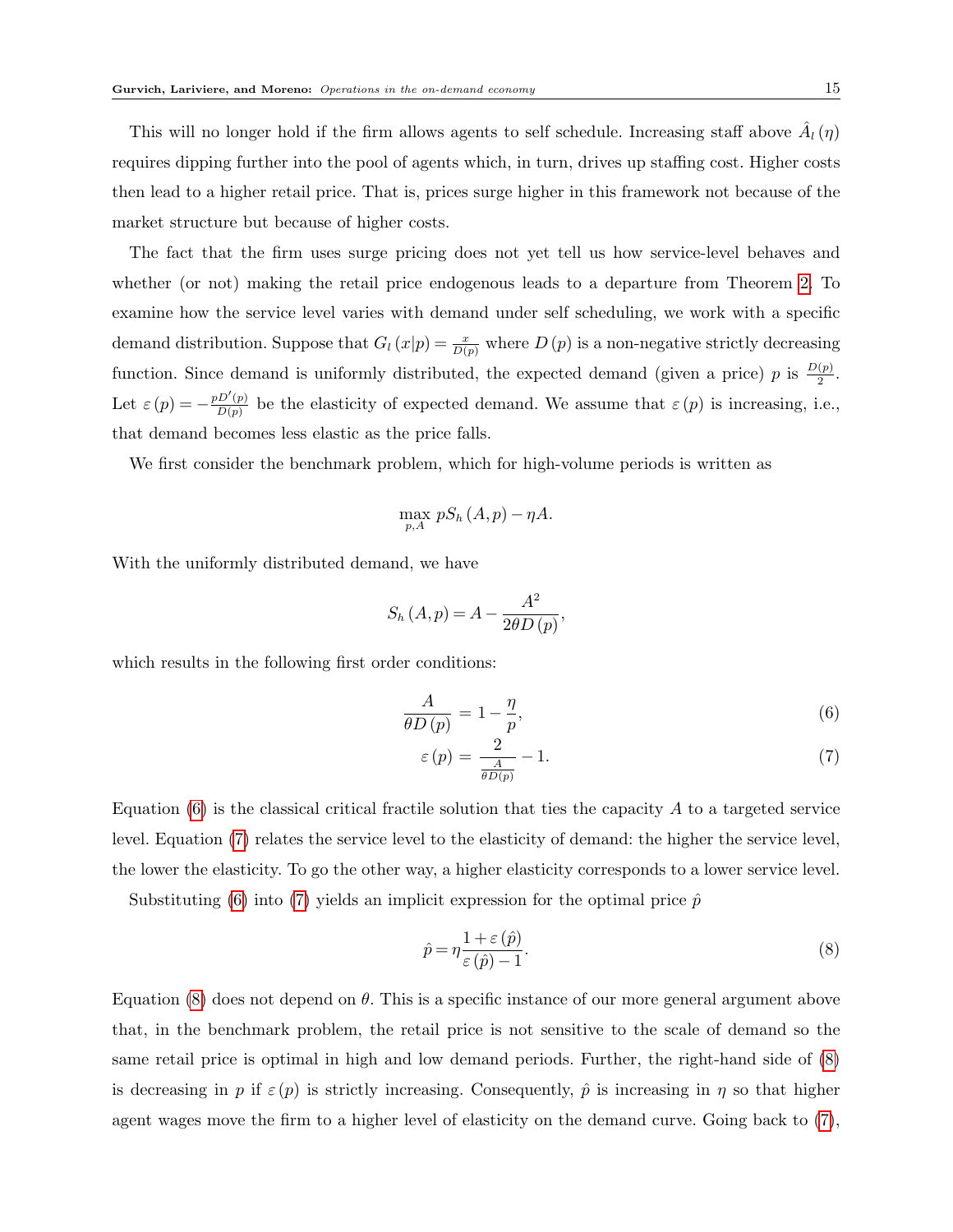a higher elasticity corresponds to a lower service level. Thus when faced with higher staffing costs, the firm charges more but offers worst service.<sup>[10](#page-15-0)</sup>

Turning to the self-scheduling setting, the firm's problem for given a pool-size of  $N$  is

$$
\max_{p,\eta} pS_h\left(NF\left(\eta\right),p\right)-\eta NF\left(\eta\right),\,
$$

which yields the following first order conditions (the analogues to  $(6)$  and  $(7)$ )

$$
\frac{NF(\eta)}{\theta D(p)} = 1 - \frac{\eta + \frac{F(\eta)}{f(\eta)}}{p},
$$

$$
\varepsilon(p) = \frac{2}{\frac{NF(\eta)}{\theta D(p)}} - 1.
$$

Comparing the problem of the self-scheduling firm with the benchmark setting, we again see (recall [\(3\)](#page-6-0)) that the self-scheduling firm works with an inflated marginal cost of capacity. That higher cost leads to higher price than one would have in the benchmark problem with wage rate  $\eta$  and, if  $\varepsilon$  (p) is strictly increasing, to a lower service level. Further, the chosen compensation rate is now increasing in  $\theta$ . Thus a firm that lets its agents self-schedule will charge more but, as in Theorem [2,](#page-9-0) offer worse service in high-demand periods.

#### 4.3. Period-dependent threshold distributions

In our base model, the distribution of agent threshold values is independent of the period. This is obviously unrealistic. Many people opt to work for a self-scheduling firm in part because existing obligations (e.g., having young children) make working a conventional schedule difficult. However, many of these obligations have a known schedule (e.g., the preschool gets out at the same time every weekday); this should be reflected in the distribution of threshold values.

Here, we suppose that the distribution of threshold values depends on the time interval of the horizon. Let  $\Omega_T$  be the set of all time intervals. Let  $\Omega_d$  and  $\Omega_u$  be subsets of  $\Omega_T$  such that  $\Omega_d\cup\Omega_u$  =  $\Omega_T$  and  $\Omega_d \cap \Omega_u = \emptyset$ . An agent draws her threshold value for period t from  $F_d$  [ $F_u$ ] if  $t \in \Omega_d$  [ $t \in \Omega_u$ ]. Further,

$$
F_u(t) \leq F_d(t)
$$

for all t.  $\Omega_d$  is then the set of *desirable* time intervals in the sense that each agent has a higher probability of drawing a low threshold in these intervals than in the undesirable intervals of  $\Omega_u$ . Stated another way, a given compensation rate will induce more agents to work in a desirable interval than in undesirable interval.

<span id="page-15-0"></span><sup>&</sup>lt;sup>10</sup> This conclusion depends on  $\varepsilon(p)$  being strictly increasing. If  $D(p) = p^{-\tilde{\varepsilon}}$ , the elasticity of demand is constant at  $\tilde{\varepsilon}$ , making  $\hat{p}$  proportional to  $\eta$  and the optimal service level independent of  $\eta$ .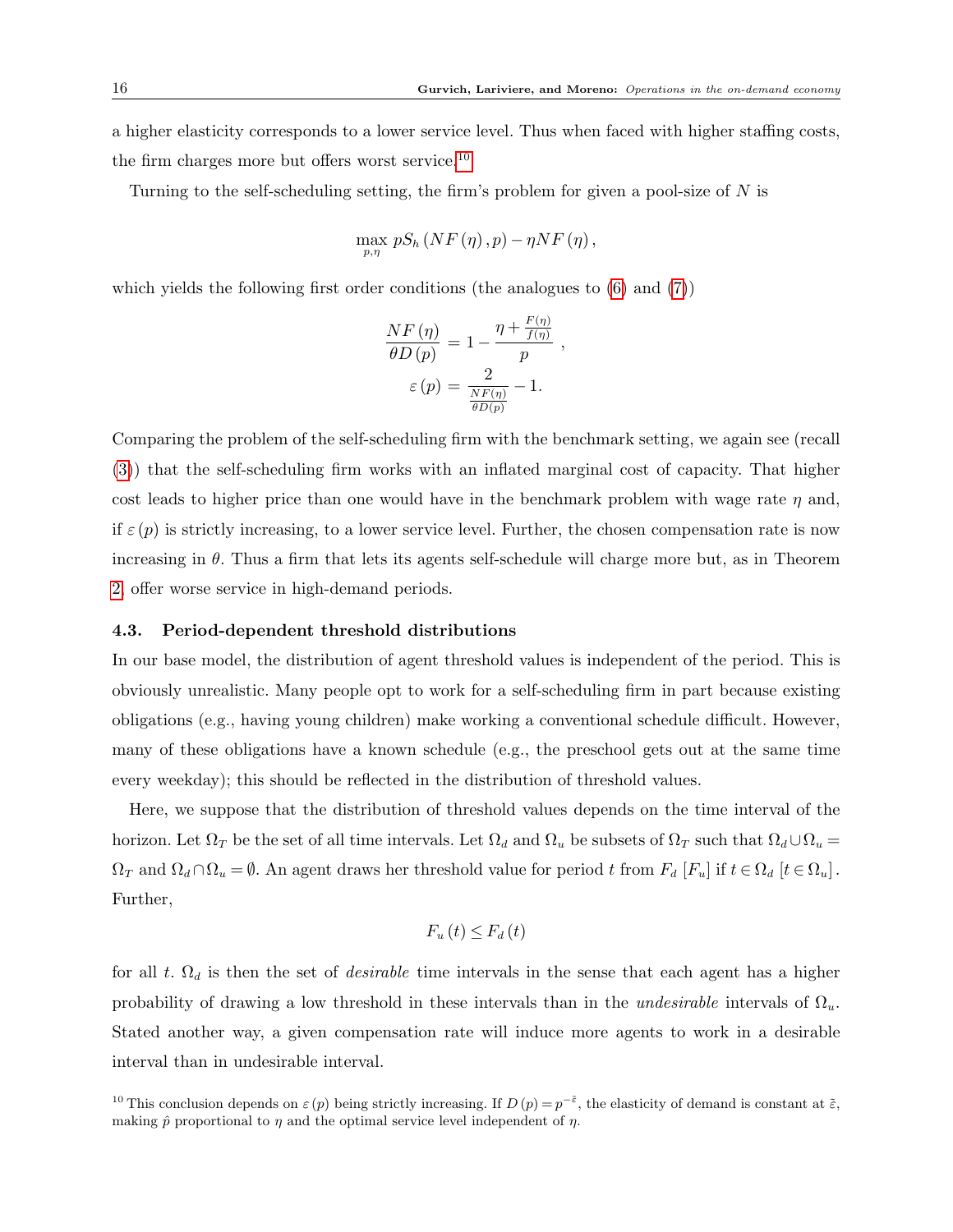When there is no earnings constraint, agent preferences over periods only modestly complicate the firm's problem. Let  $\Omega_h$  and  $\Omega_l$  be the collection of time periods in which demand is high or low respectively. When the threshold distribution that does not depend on the time period, the compensation offered in period t depends only on whether t falls in  $\Omega_h$  or  $\Omega_l$ . If the distribution varies with the time interval, compensation in period t depends on whether t lies in  $\Omega_d \cap \Omega_h$ or  $\Omega_d \cap \Omega_l$  and so on. The firm must then calculate four different compensation rates using the appropriate version of [\(3\)](#page-6-0).

Things get more interesting when the firm must satisfy a non-trivial per-period earning. Now the firm offers  $\beta$  in every period and the question becomes how large a pool to recruit. Regardless of whether a high demand period falls in  $\Omega_d$  and  $\Omega_u$ , the firm would want  $A_h(\beta) = \bar{G}_h^{-1}(\beta/p)$ working. The pool size necessary to achieve this staffing level is higher if the period in question is undesirable. Thus, if  $\Omega_u \cap \Omega_h \neq \emptyset$ , the firm sets  $N = A_h(\beta)/F_u(\beta) > A_h(\beta)/F_d(\beta)$ . However, assuming  $\Omega_d \cap \Omega_h \neq \emptyset$ , then preferred, high-volume periods will be overstaffed. Consequently, we conclude that the firm may cap access to high-volume periods if it must satisfy a non-trivial earnings constraint and the distribution of agent thresholds varies with the time period.

It is conceptually straightforward (albeit notationally cumbersome) to extend these results to having two types (say, A and B) of agents each of which has its own set of desirable and undesirable time periods. Assume that the firm offers the same compensation to both types of agents.<sup>[11](#page-16-0)</sup> If there is no earnings constraint, the firm would now need to have eight different compensation rates that depend on the demand and whether or not the period is desirable for Type A agents, Type B agents or both. With a non-trivial earnings constraint, the action turns on how many agents of each type to recruit. The number of agents will be determined by a subset of the possible kinds of high-demand periods (e.g., periods that both types undesirable and those that Type A agents find undesirables but Type B desires but not those periods that both types desire). Caps will not be necessary in the periods that determine the staffing levels but will in other high-demand periods.

# 5. Concluding Remarks

We studied a model in which a service provider allows its agents to choose when to work, a scheme being adopted in many service markets. The firm faces time varying demand over a horizon and must offer compensation that attracts enough workers to provide an adequate service level. We show that allowing self-scheduling is costly to both the firm and its customers. The firm picks a lower service level than it would in a standard newsvendor setting, lowering its profits and making it harder for customers to get served. These issues are mitigated if the firm can recruit a large

<span id="page-16-0"></span> $11$  This would be appropriate if the agents types (say, stay-at-home parents and college students) affects their availability but not their productivity.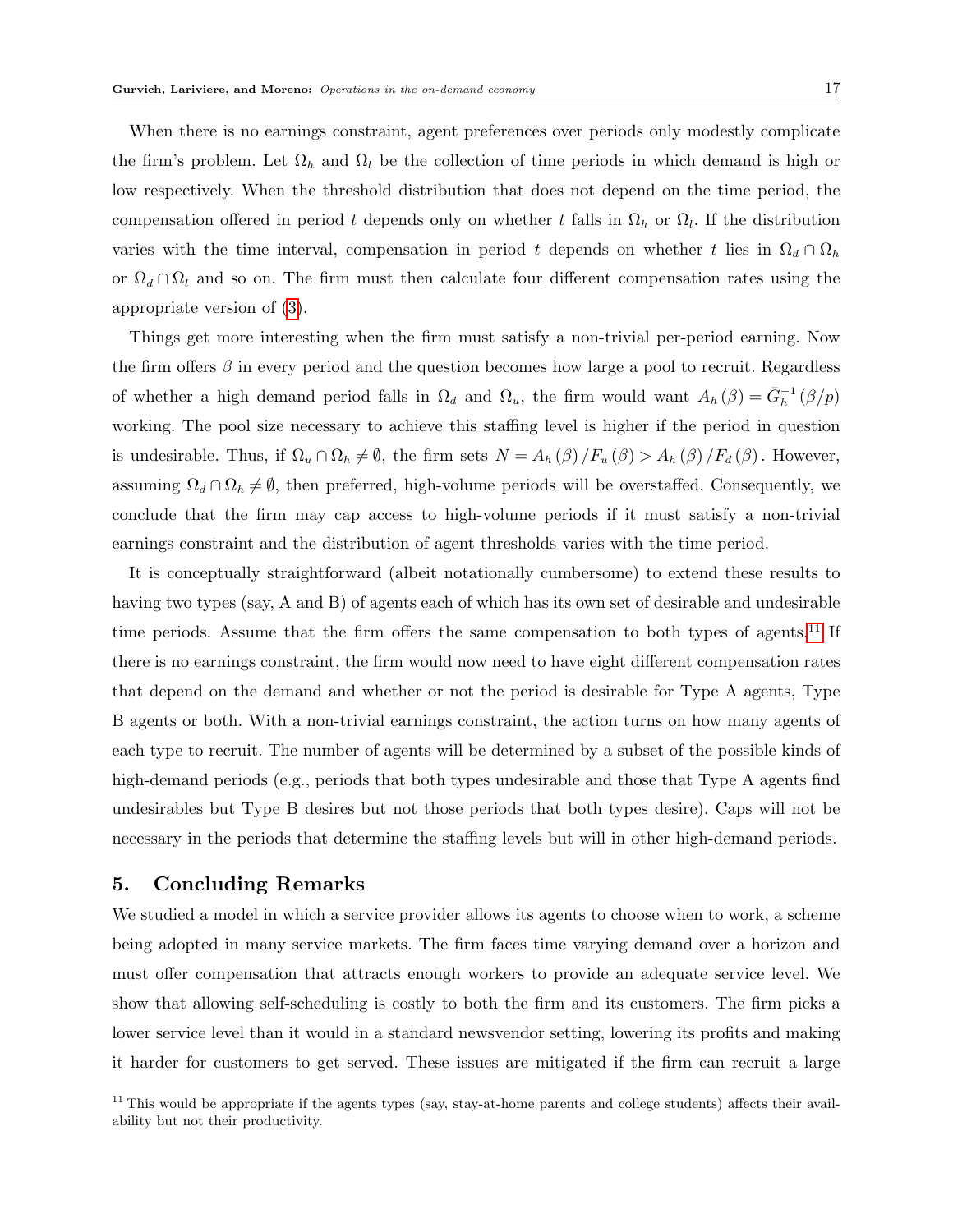pool of agents. As the pool size grows, the firm pays agents less and less and the gap between self-scheduling and the benchmark newsvendor problem decreases. Of course, agents are worse off.

Interestingly, the gap between self-scheduling and the benchmark problem is also closed if the firm must guarantee that agents earn some minimum amount per period. Indeed, in this setting the gap completely disappears. The firm chooses its pool large enough that it can get, on a periodby-period basis, exactly the number of agents it needs at the guaranteed wage. However, to control its cost, the firm must cap the number of agents working in some period. That is, if the firm must satisfy an earnings constraint, it limits the ability of agents to work when they want. This result is robust to whether firm offers a fixed wage per period or a volume-dependent piece rate.

Our model is an abstraction of reality and there are ways in which it could be extended. For example, one could consider competition between service providers for agents. Someone who is qualified to drive for Uber could also choose to drive for Lyft. This has led to competition between ride-sharing services to attract drivers [\(Kirsner 2014\)](#page-17-7). It is reasonable to expect such competition to drive up agent compensation, but the firm might have several ways in which to boost agent earnings – particularly when the firm employs a piece rate (as is the case in the ride-sharing industry). A firm could raise the piece rate outright or cap the number of active agents to increase the utilization of those working. In a monopoly setting, this is a straightforward analysis, but with competition different firms might follow different strategies.

# <span id="page-17-3"></span>References

- Allon, G., A. Bassamboo, E. B. Cil. 2012. Large-scale service marketplaces: The role of the moderating firm. Management Science 58(10) 1854–1872.
- <span id="page-17-6"></span>Bassamboo, A., R. S. Randhawa, A. Zeevi. 2010. Capacity sizing under parameter uncertainty: Safety staffing principles revisited. Management Science 56(10) 1668-1686.
- <span id="page-17-5"></span>Bergstrom, T., M. Bagnoli. 2005. Log-concave probability and its applications. *Economic theory* 26 445–469.
- <span id="page-17-1"></span>Hall, J. V., A. B. Krueger. 2015. An analysis of the labor market for ubers driver-partners in the united states. Working paper, Princeton.
- <span id="page-17-4"></span>Ibrahim, R., K. Arifoglu. 2015. Managing large service systems with self-scheduling agents. Working paper, UCL.
- <span id="page-17-0"></span>Kalanick, T. 2012. Surge pricing follow up. URL [http://blog.uber.com/2012/01/03/](http://blog.uber.com/2012/01/03/surge-pricing-followup/) [surge-pricing-followup/](http://blog.uber.com/2012/01/03/surge-pricing-followup/).
- <span id="page-17-7"></span>Kirsner, S. 2014. What happened when Boloco founder John Pepper became an Uber driver. URL [http://www.boston.com/business/technology/innoeco/2014/02/what\\_happened\\_when\\_a\\_](http://www.boston.com/business/technology/innoeco/2014/02/what_happened_when_a_boston_en.html) [boston\\_en.html](http://www.boston.com/business/technology/innoeco/2014/02/what_happened_when_a_boston_en.html).

<span id="page-17-2"></span>Laffont, JJ, D. Martimort. 2009. The theory of incentives: the principal-agent model. Princeton Univ. Press.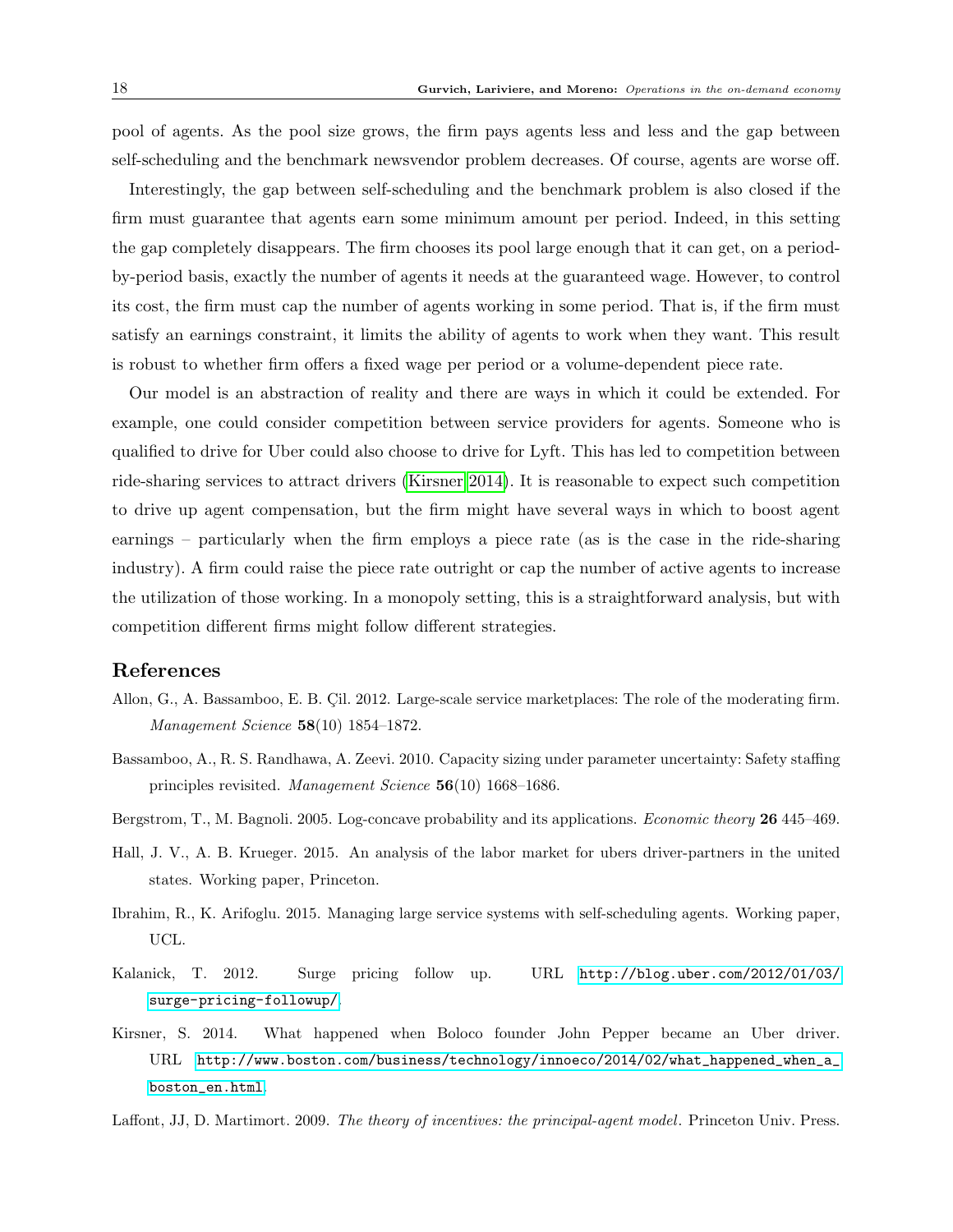<span id="page-18-0"></span>Levine, D., S. McBride. 2015. Uber, Lyft face crucial courtroom test over driver benefits. Routers.

- <span id="page-18-2"></span>Moreno, A., C. Terwiesch. 2014. Reputation in online service marketplaces: Empirical evidence from a transactional dataset. Information Systems Research. Forthcoming.
- <span id="page-18-3"></span>Netessine, S., V. Yakubovich. 2012. The darwinian workplace. Harvard Business Review 90(5) 25.
- <span id="page-18-5"></span>Petruzzi, N. C., M. Dada. 1999. Pricing and the newsvendor problem: A review with extensions. Operations Research 47(2) 183–194.
- <span id="page-18-1"></span>Salanie, B. 1997. The Economics of Contracts: A Primer. The MIT Press.
- <span id="page-18-4"></span>Stouras, K., K. Girotra, S. Netessine. 2013. First ranked first to serve: A tournament approach to call centers. Working paper, INSEAD.

## Appendix

*Proof of Theorem [1:](#page-7-0)* The right hand side of  $(3)$  is smaller than that of  $(4)$  so that, since G is increasing in its argument, we must have that  $NF(\eta^*) \leq A(\eta^*)$ . For the profit comparison, notice that  $NF(\eta^*)$ , would generate in the benchmark problem the profit  $\Pi(NF(\eta^*), G)$ . Since  $A(\eta^*)$  is, by definition, the optimal solution for the fixed wages  $\eta^*$ , it must be the case that  $\Pi(A(\eta^*), G) \geq \Pi(NF(\eta^*), G)$ .

Proof of Lemma [2:](#page-7-2) We first show the monotonicity results for the compensation followed by the service level and, finally, the profits. It is useful to re-write [\(3\)](#page-6-0) as

<span id="page-18-6"></span>
$$
\bar{G}(NF(\eta^*)) = \frac{\eta^* + \frac{F(\eta^*)}{f(\eta^*)}}{p}.\tag{9}
$$

**Compensation:** That compensation strictly increases with  $p$  and strictly decreases with  $N$  is evident from  $(9)$ . Consider for instance p. Suppose to reach a contradiction that, as p increases, the compensation  $\eta^*$  actually decreases. Then, the right-hand-side of [\(9\)](#page-18-6) decreases by the monotonicity of  $F/f$  so that the left-hand side  $\bar{G}(NF(\eta))$  must also decrease. This would entail (since F is increase and  $\bar{G}$  is decreasing) that  $\eta^*$  increases with p which is a contradiction.

To prove that the compensation increases with the agent availability distribution  $F$  notice that, assuming  $F_2$  dominates  $F_1$  in the reverse hazard rate ordering,

<span id="page-18-7"></span>
$$
\eta_2^* + \frac{F_2(\eta_2^*)}{f_2(\eta_2^*)} \le \eta_2^* + \frac{F_1(\eta_2^*)}{f_1(\eta_2^*)}.\tag{10}
$$

Further, if  $F_1$  is smaller than  $F_2$  in the reverse hazard rate order, then it is also smaller in the regular stochastic ordering sense,  $\bar{F}_1(x) \leq \bar{F}_2(x)$  (or  $F_1(x) \geq F_2(x)$ ), so that, since  $\bar{G}$  is decreasing,

<span id="page-18-8"></span>
$$
\bar{G}(NF_1(\eta_2^*)) \le \bar{G}(NF_2(\eta_2^*))\tag{11}
$$

By [\(9\)](#page-18-6),

$$
\bar{G}(NF_1(\eta_1^*)) = \frac{\eta_1^* + \frac{F_1(\eta_1^*)}{f_1(\eta_1^*)}}{p} \text{ and } \bar{G}(NF_2(\eta_2^*)) = \frac{\eta_2^* + \frac{F_2(\eta_2^*)}{f_2(\eta_2^*)}}{p},
$$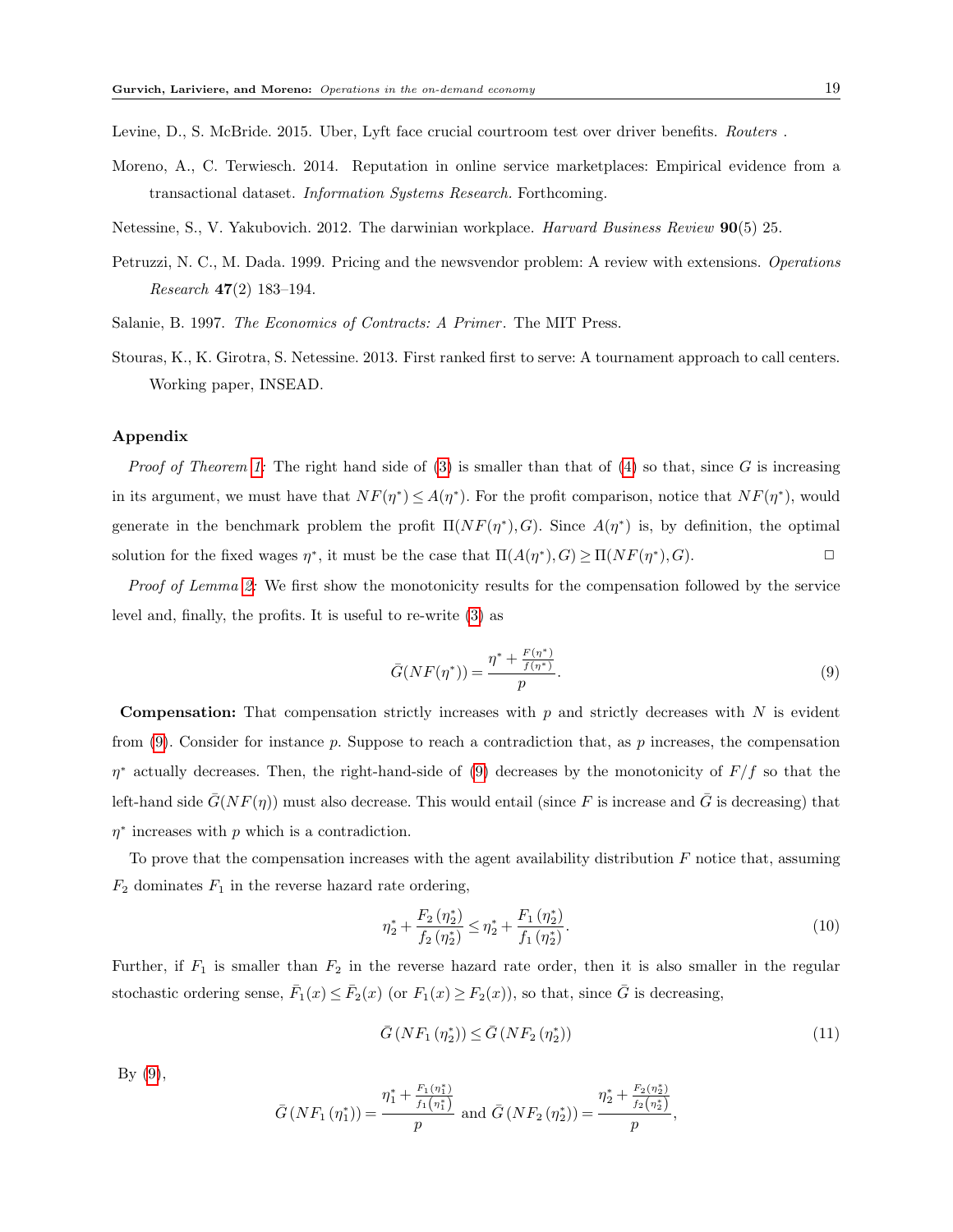so that combining [\(10\)](#page-18-7) and [\(11\)](#page-18-8) we have

<span id="page-19-0"></span>
$$
\bar{G}(NF_1(\eta_2^*)) \le \bar{G}(NF_2(\eta_2^*)) = \eta_2^* + \frac{F_2(\eta_2^*)}{f_2(\eta_2^*)} \le \eta_2^* + \frac{F_1(\eta_2^*)}{f_1(\eta_2^*)}.
$$
\n(12)

Assume now, to reach a contradiction, that  $\eta_2^* < \eta_1^*$ . Then, since the right hand side of [\(12\)](#page-19-0) increases strictly in the compensation and the left hand side strictly decreases, we would get that

$$
\bar{G}(NF_1(\eta_1^*)) < \bar{G}(NF_1(\eta_2^*)) \leq \eta_2^* + \frac{F_1(\eta_2^*)}{f_1(\eta_2^*)} < \eta_1^* + \frac{F_1(\eta_1^*)}{f_1(\eta_1^*)},
$$

which contradicts [\(9\)](#page-18-6). We conclude that  $\eta_1^* \leq \eta_2^*$ .

**Service level:** The fact that the service level increases with  $p$  is evident from the optimal fractile formula  $(9)$  and from the fact, already proved, that the optimal compensation increases with p. Similar is the observation that the optimal service level increases with N.

**Profits:** To show that profits increase with the pool size N, take  $N_2 > N_1$ . Let  $\eta_{N_1}^*$  be the optimal compensation level at  $N_1$ . Since  $N_2 > N_1$ ,  $N_2F(\eta_{N_1}^*) > N_1F(\eta_{N_1}^*)$ . In particular, we can find  $\bar{\eta} < \eta_{N_1}^*$  such that  $N_2F(\bar{\eta})=N_1F(\eta^*_{N_1})$ . With this  $\bar{\eta}$ , then, the firm gets the same staffing level under  $(N_2,\bar{\eta})$  as under  $(N_1, \eta^*_{N_1})$  and, in turn, the same revenue. The staffing costs are smaller under  $(N_2, \bar{\eta})$  since  $\bar{\eta} N_2 F(\bar{\eta}) =$  $\bar{\eta}N_1F(\eta^*_{N_1})<\eta^*_{N_1}N_1F(\eta^*_{N_1})$ . Thus, the pair  $(N_2,\bar{\eta})$  generates a higher profit for the firm than the pair  $(N_1, \eta^*_{N_1})$ . In particular,  $(N_2, \eta^*_{N_2})$  generates higher profits that  $(N_1, \eta^*_{N_1})$ .

An identical argument is used to study the effect of an increase (in the sense of reverse hazard ordering) in the availability distribution starting with the observation that, since reverse hazard rate ordering implies stochastic ordering,  $NF_1(\eta_{F_2}^*) \ge NF_2(\eta_{F_2}^*)$  where N is fixed and  $\eta_{F_2}^*$  is the optimal compensation under  $F_2$ . If  $NF_1(\eta_{F_2}^*) = NF_1(\eta_{F_2}^*)$ , then under  $F_1$ ,  $\eta_{F_2}^*$  generates the same profit as the optimal solution for  $F_1$  and, in particular, the optimal profit under  $F_1$  is higher. If the inequality is strict, i.e.,  $NF_1(\eta_{F_2}^*) > NF_2(\eta_{F_2}^*)$  we can proceed, as before, by finding  $\bar{\eta}$  that generates the same staffing and revenue but lower staffing cost.  $\Box$ 

*Proof of Lemma [3:](#page-9-1)* Let  $\eta_N^*$  be the optimal compensation in [\(3\)](#page-6-0) when the pool size is N. Suppose that N is such that  $\eta_N^* > \beta$ . By Lemma [2,](#page-7-2) the firm's profits are strictly increasing in N and the compensation is decreasing in N. Thus, the firm will optimally increase  $N$  (and decrease  $\eta_N^*$ ) until it hits  $\beta$  and we conclude that any optimal solution must have  $\eta_N^* = \beta$ . The firm's optimal N, is then given by maximizing (over N), the profits

$$
\Pi(NF(\beta), G) = pS(NF(\beta)) - \beta NF(\beta).
$$

This is a standard newsvendor problem so that the optimal level of  $N$  is given by the (unique) solution to  $\bar{G}(NF(\beta)) = \beta/p$ , or, equivalently,  $N^* = \bar{G}^{-1} \left(\frac{\beta}{p}\right) / F(\beta)$ , as claimed.

For the second part of the theorem, take  $N \neq N^*$  with  $\eta_N^* < \beta$ . The firm, to meet, the earnings constraint must increase the compensation to  $\beta$  in which case  $NF(\beta)$  agents sign up and the firm's profit is given by

$$
\Pi(NF(\beta), G) = p \int_0^{NF(\beta)} x g(x) dx + pNF(\beta) \bar{G}(NF(\beta)) - \beta NF(\beta).
$$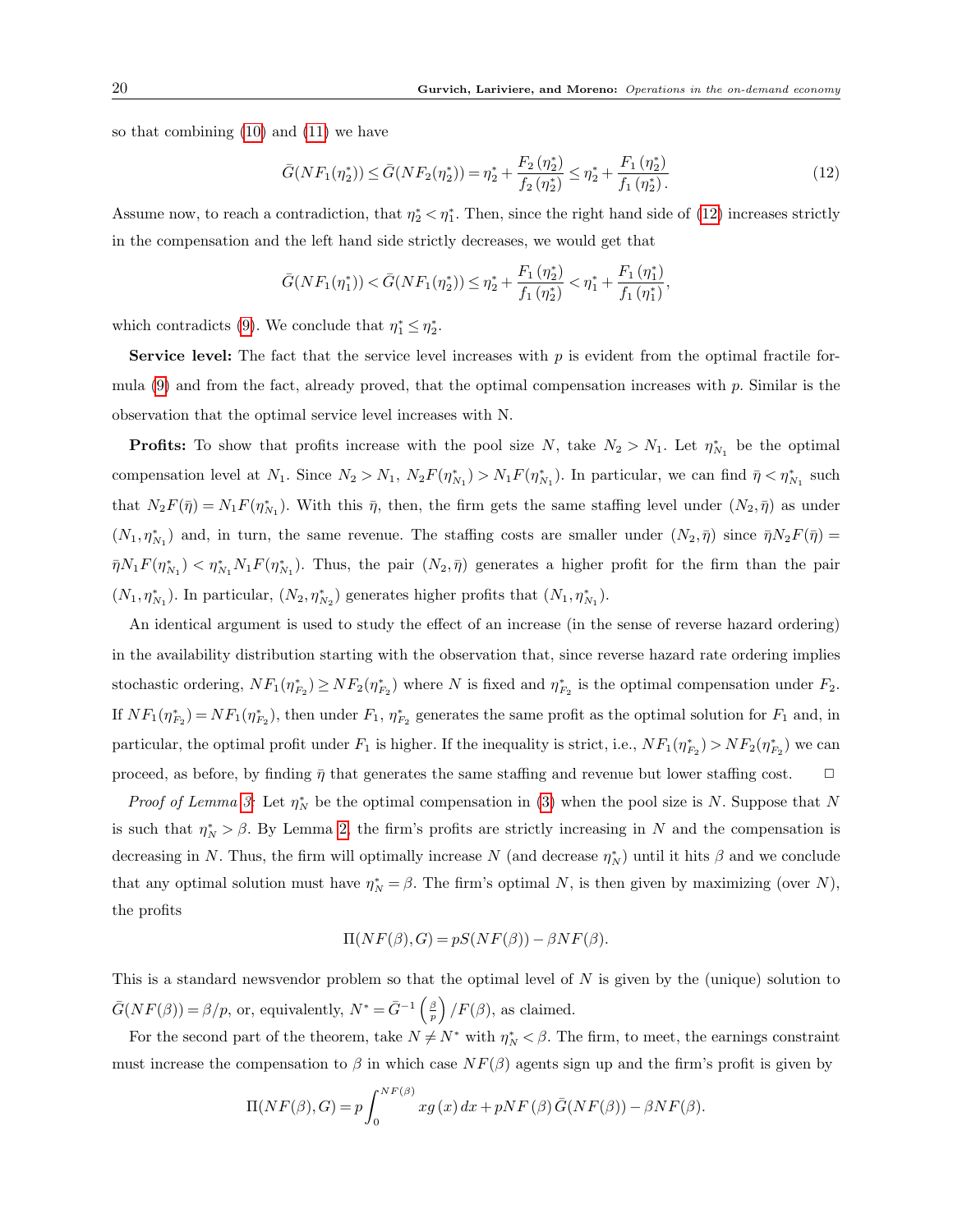Recall that

$$
\Pi(A(\beta),G) = p\left(\int_0^{A(\beta)} x g(x) dx + A(\beta)\bar{G}(A(\beta))\right) - \beta A(\beta) = p \int_0^{A(\beta)} x g(x) dx
$$

where we use the fact that, by definition,  $\bar{G}(A(\beta)) = \beta/p$ . There are two cases to consider depending on whether  $NF(\beta) > A(\beta)$  or  $NF(\beta) < A(\beta)$ . The case that  $NF(\beta) = A(\beta)$  is ruled out by the assumption that  $N \neq N^*$ . Suppose that  $NF(\beta) > A(\beta)$  (the other case is argued identically).

$$
\Pi(NF(\beta), G) - \Pi(A(\beta), G) = p \int_{A(\beta)}^{NF(\beta)} x g(x) dx + pNF(\beta) \bar{G}(NF(\beta)) - \beta NF(\beta)
$$

Notice that

$$
p \int_{A(\beta)}^{NF(\beta)} x g(x) dx \leq pN F(\beta) (\bar{G}(A(\beta)) - \bar{G}(NF(\beta)),
$$

Thus,

$$
\Pi(NF(\beta), G) - \Pi(A(\beta), G) \leq pNF(\beta)(\bar{G}(A(\beta)) - \bar{G}(NF(\beta)) + pNF(\beta)\bar{G}(NF(\beta)) - \beta NF(\beta) = 0
$$

where we used the fact that  $\bar{G}(A(\beta)) = \beta/p$ . In fact, since  $NF(\beta) > A(\beta)$ ,

$$
pNF(\beta)(\bar{G}(A(\beta)) - \bar{G}(NF(\beta))) > p \int_{A(\beta)}^{NF(\beta)} x g(x) dx
$$

we can conclude that

$$
\Pi(NF(\beta), G) - \Pi(A(\beta), G) < 0,
$$

so that the firm is better off with the cap. By the definition of  $A(\beta)$  it is immediate that  $A(\beta)$  is the optimal  $cap.$ 

*Proof of Theorem [2:](#page-9-0)* Here we fix N and omit it from the subscript. Recall that  $\eta_t^*$  and  $\eta_h^*$  are characterized through the equations

$$
\bar{G}_h(NF(\eta_h^*)) = \frac{\eta_h^* + \frac{F(\eta_h^*)}{f(\eta_h^*)}}{p} \text{ and } \bar{G}_l(NF(\eta_l^*)) = \frac{\eta_l^* + \frac{F(\eta_l^*)}{f(\eta_l^*)}}{p}
$$

Suppose, to reach a contradiction, that  $\eta^*_{h} < \eta^*_{l}$ . Then, using the log-concavity of F (which implies, in particular, that  $F/f$  is increasing), we have that

<span id="page-20-0"></span>
$$
\bar{G}_h(NF(\eta_h^*)) = \frac{\eta_h^* + \frac{F(\eta_h^*)}{f(\eta_h^*)}}{p} < \frac{\eta_l^* + \frac{F(\eta_l^*)}{f(\eta_l^*)}}{p} = \bar{G}_l(NF(\eta_l^*)).\tag{13}
$$

Since F and G have strictly positive densities  $F(\eta_i^*) < F(\eta_i^*)$  so that (since  $\overline{G}$  is strictly decreasing)  $\bar{G}_l(NF(\eta^*_h)) > \bar{G}_l(NF(\eta^*_l))$ . Using the assumed stochastic ordering we then have that

$$
\bar{G}_h(NF(\eta_h^*)) \ge \bar{G}_l(NF(\eta_h^*)) > \bar{G}_l(NF(\eta_l^*)),
$$

which is a contradiction to [\(13\)](#page-20-0). It must be then that that  $\eta_h^* \geq \eta_l^*$ . Consequently, the staffing levels satisfy  $NF(\eta_h^*) \ge NF(\eta_l^*)$ . Finally, since  $F/f$  is increasing,  $\eta_h^* + F(\eta_h^*)/f(\eta_h^*) \ge \eta_l^* + F(\eta_l^*)/f(\eta_l^*)$  and

$$
G_h(NF(\eta_h^*)) = 1 - \frac{\eta_h^* + \frac{F(\eta_h^*)}{f(\eta_h^*)}}{p} < 1 - \frac{\eta_l^* + \frac{F(\eta_l^*)}{f(\eta_l^*)}}{p} = G_h(NF(\eta_h^*))
$$

so that the service level is higher on low demand periods.  $\Box$